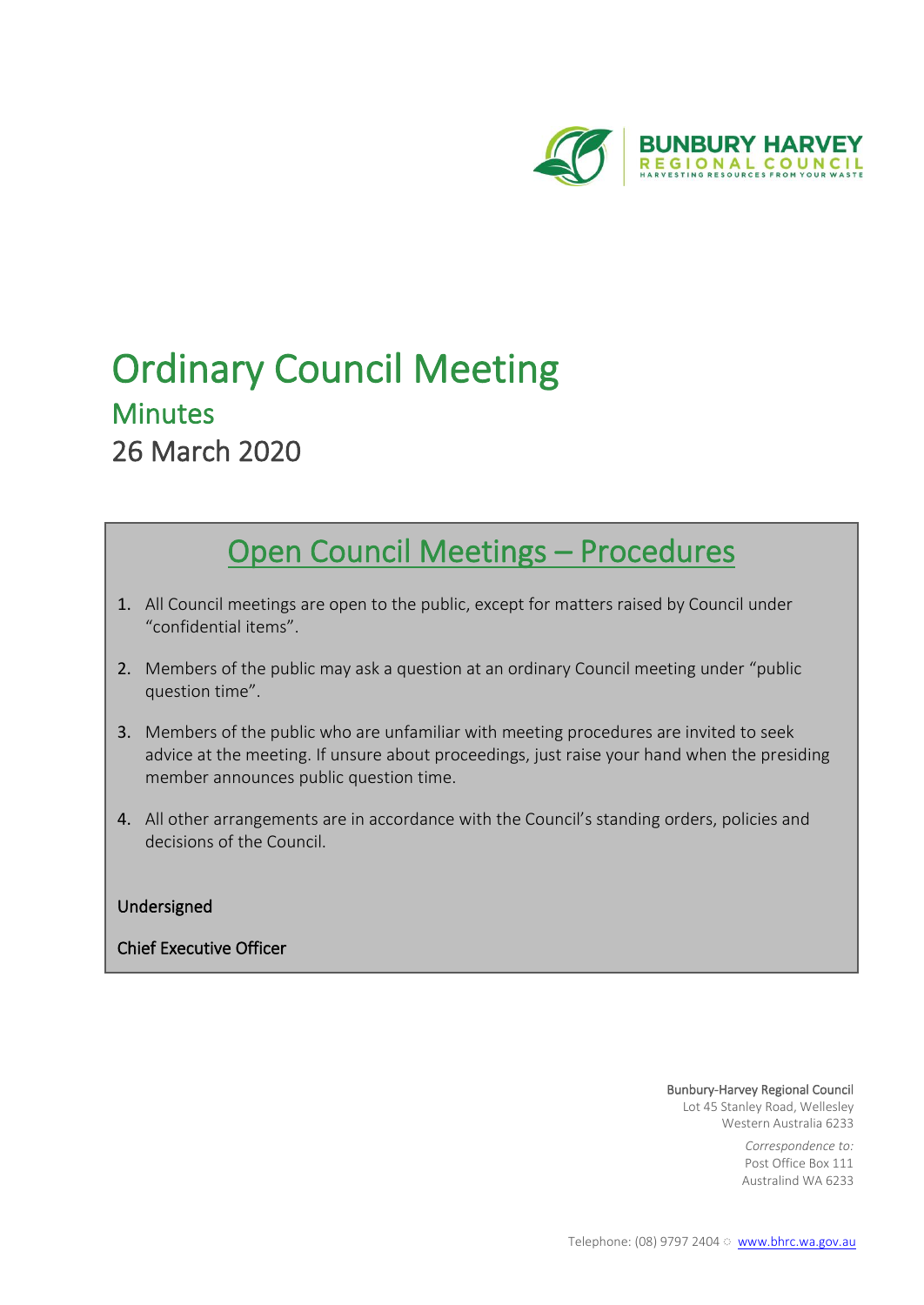# **Table of Contents**

| 1.  |       |                                                                                   |  |
|-----|-------|-----------------------------------------------------------------------------------|--|
| 2.  |       |                                                                                   |  |
|     | 2.1   |                                                                                   |  |
|     | 2.2   |                                                                                   |  |
| 3.  |       |                                                                                   |  |
| 4.  |       |                                                                                   |  |
| 5.  |       |                                                                                   |  |
| 6.  |       |                                                                                   |  |
| 7.  |       |                                                                                   |  |
| 8.  |       |                                                                                   |  |
| 9.  |       |                                                                                   |  |
| 10. |       |                                                                                   |  |
| 11. |       |                                                                                   |  |
|     | 11.1  | Financial Statements for the period ending 31 January 2020.                       |  |
|     | 11.2  |                                                                                   |  |
|     | 11.3  |                                                                                   |  |
|     | 11.3  |                                                                                   |  |
|     | 11.4  |                                                                                   |  |
|     | 11.5  |                                                                                   |  |
|     | 11.6  | Capping Works (Phase 2) Stanley Road Waste Management Facility - RFT1920-0001 22  |  |
|     | 11.7  | Administration Complex Stanley Road Waste Management Facility - RFT1920-0002 24   |  |
|     | 11.8  |                                                                                   |  |
|     | 11.9  |                                                                                   |  |
|     | 11.10 |                                                                                   |  |
| 12. |       |                                                                                   |  |
| 13. |       | Urgent business approved by the person presiding or by decision of the Council 29 |  |
| 14. |       |                                                                                   |  |
| 15. |       |                                                                                   |  |
| 16. |       |                                                                                   |  |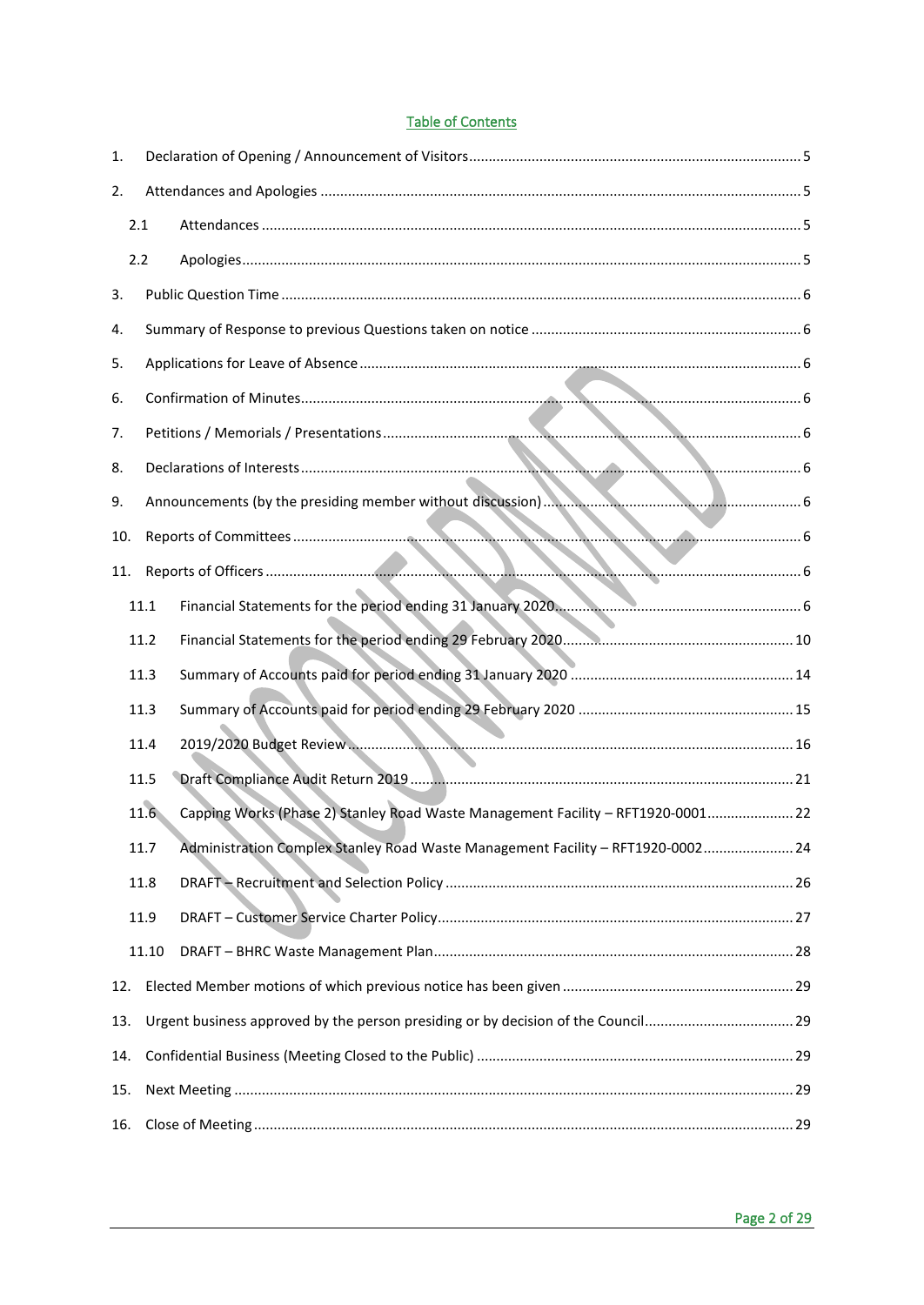#### ATTACHMENTS

- Attachment 1 Financial Statements for the Period Ending 31 January 2020 Attachment 2 - Financial Statements for the Period Ending 29 February 2020 Attachment 3 - Summary of Accounts Paid for the Period Ending 31 January 2020 Attachment 4 - Summary of Accounts Paid for the Period Ending 29 February 2020<br>Attachment 5 - DRAFT Compliance Audit Return 2019 Attachment 5 - DRAFT Compliance Audit Return 2019<br>Attachment 6 - Evaluation Report "CONFIDENTIAL" RF Attachment 7 - Evaluation Report "CONFIDENTIAL" RFT1920-0002<br>Attachment 8 - Tender Specification for Administration Complex
- Tender Specification for Administration Complex Attachment 9 - DRAFT - Recruitment and Selection Policy

- Evaluation Report "CONFIDENTIAL" RFT1920-0001

- Attachment 10 DRAFT Customer Service Charter Policy
	-
- 
- Attachment 11 DRAFT BHRC Waste Management Plan<br>Attachment 12 DRAFT Implementation Plan - DRAFT – Implementation Plan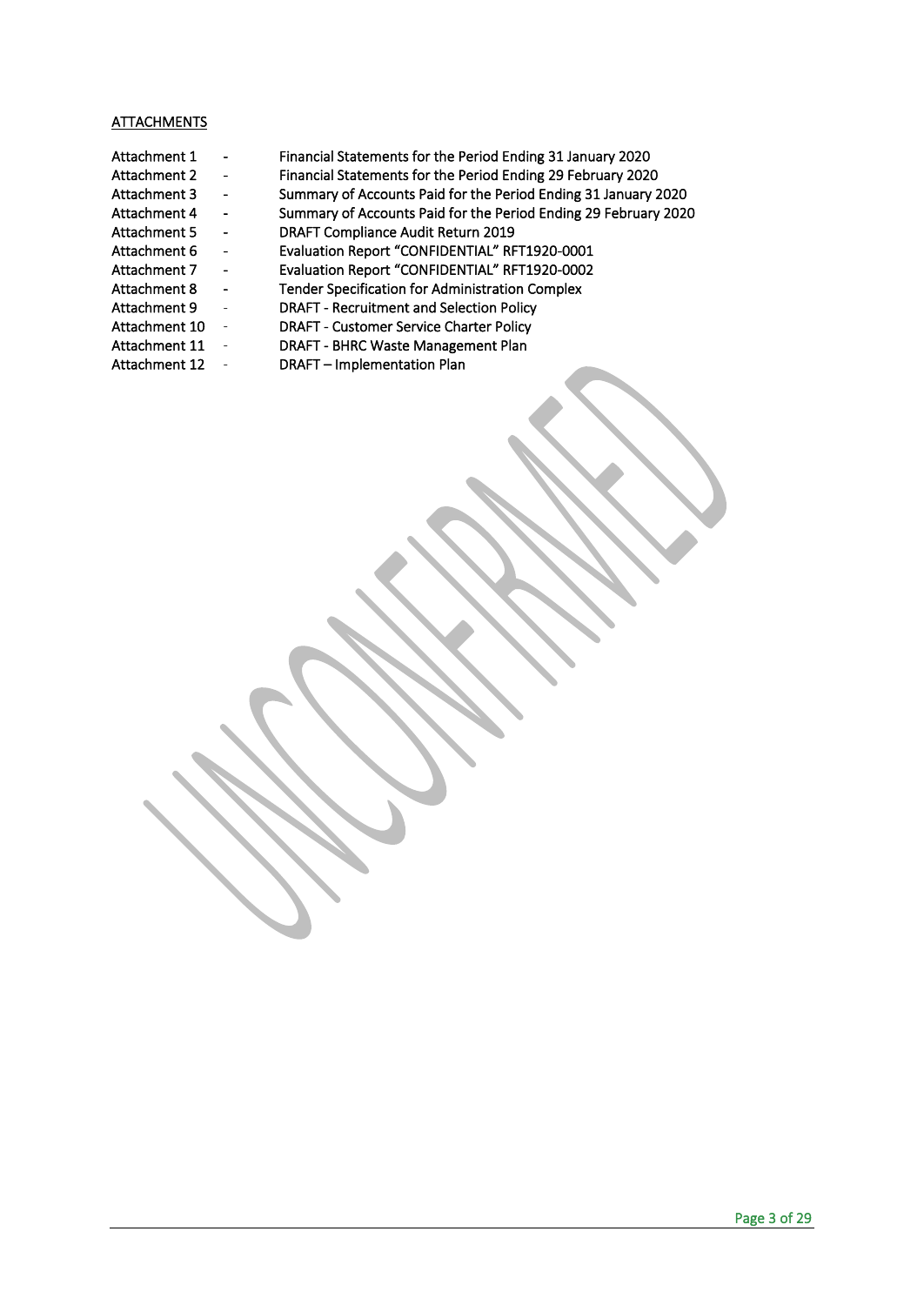

# VISION

To develop, implement and maintain innovative and sustainable waste reduction, recycling and landfilling services while managing waste facilities with best practice standards for the councils of the Wellington Region and beyond.

To provide sustainable waste minimisation, recycling and alternative waste treatment services to an informed community while reducing the environmental impact of waste and maximising the conservation of natural resources through reduced material use and increased resource recovery

# MISSION

To ensure the delivery of an integrated, cost-effective and environmentally sound waste management system and to promote sustainable community programs and policies ensuring that the health, diversity and productivity of the environment is maintained or enhanced for the benefit of future generations.

Reduce the environmental impact of waste and maximise conservation of natural resources through reduced overall material use and increased materials and energy recovery.

# VALUES

# *Excellence*:

To provide best practice facilities and waste services to our community through the development of quality controls and continuous improvements.

# *Leadership*:

Having a clear vision and direction, that engages with key stakeholders and our community.

# *Integrity*:

Acting with a level of trust, respect, honesty, hard work, communication and shared responsibility that is exhibited by its people.

# *Accountability*:

To ensure the collection and management of solid waste and recovered materials in an environmentally sound manner and in accordance with regulatory requirements and the Department of Water and Environmental Regulation licence conditions.

# *Innovation*:

Embrace new and better ways to achieve improved results through creativity, inventiveness and teamwork.

# *Respect*

We value diversity and respect and are committed to work towards integrating the principles of Equal Employment Opportunity and ensure that the work environment is free from harassment and discrimination. We value and respect all members of our community.

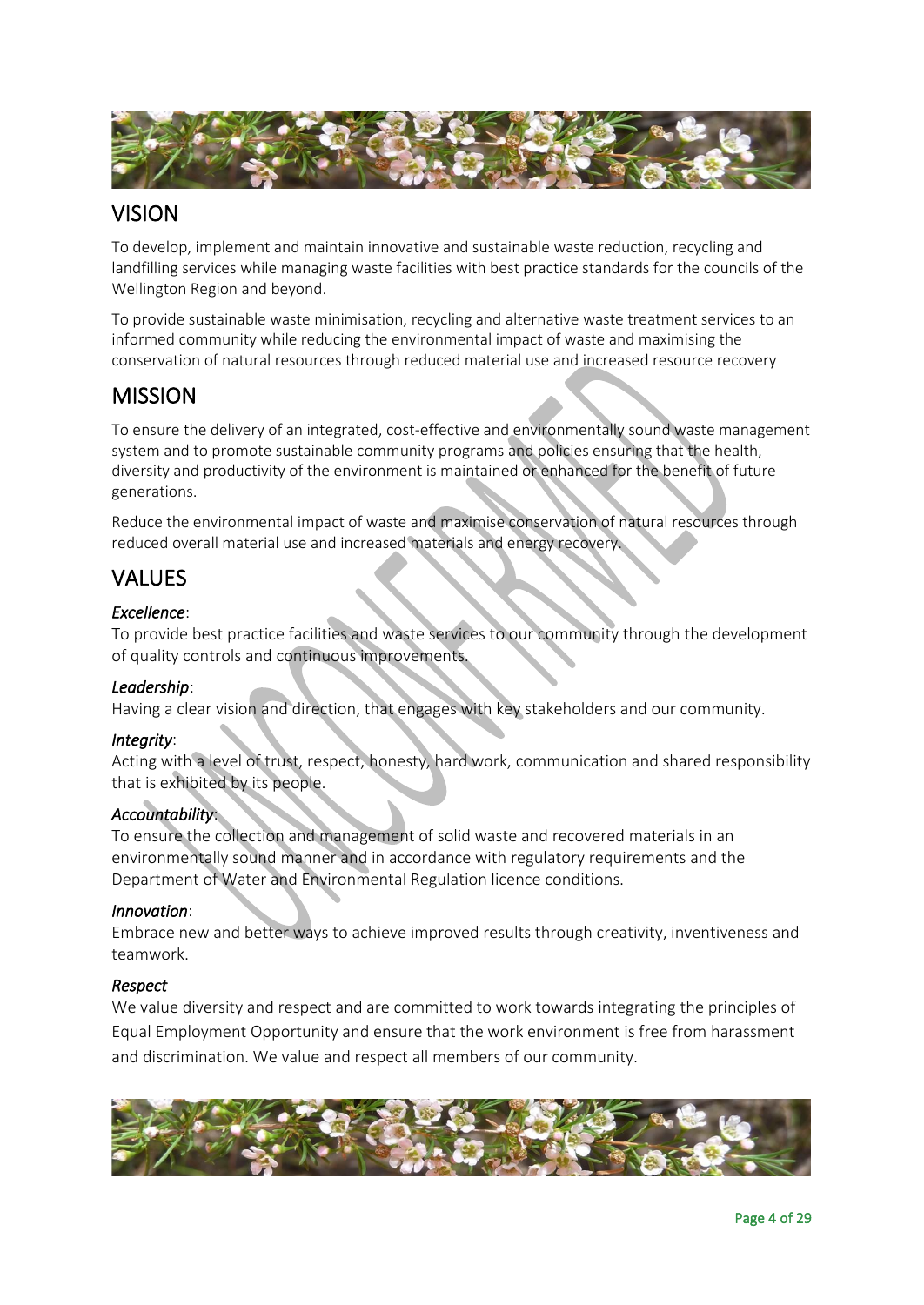# Bunbury-Harvey Regional Council **Minutes**

Minutes of the Ordinary Meeting of the Bunbury-Harvey Regional Council held in the Shire of Harvey Council Chambers, Administration Building, 7 Mulgara Street, Australind on Thursday, 26 March 2020 at 4:00pm

# **Minutes**

# <span id="page-4-0"></span>1. Declaration of Opening / Announcement of Visitors

The meeting was declared open by Cr Smith at 4:00pm

These Minutes were confirmed as being true and correct by Council on Click here to enter a date. by Council Resolution: Click here to enter text.

\_\_\_\_\_\_\_\_\_\_\_\_\_\_\_\_\_\_\_\_\_\_\_\_\_\_\_\_ \_\_\_\_\_\_\_\_\_\_\_\_\_\_\_\_\_\_\_\_\_\_\_\_\_\_\_\_\_\_

**Cr Tresslyn Smith Mr Tony Battersby** Chairperson Chairperson Chairperson Chairperson

#### <span id="page-4-1"></span>2. Attendances and Apologies

#### <span id="page-4-2"></span>2.1 Attendances

| <b>Council Members:</b>                       | Representing                              |
|-----------------------------------------------|-------------------------------------------|
| Cr Tresslyn Smith (Chairperson)               | City of Bunbury                           |
| Cr Karen Turner                               | City of Bunbury                           |
| Cr Jaysen Miguel                              | City of Bunbury                           |
| Cr Bill Adams                                 | Shire of Harvey                           |
| Cr Wendy Dickinson                            | Shire of Harvey                           |
| <b>Executive Leadership Team (Non-Voting)</b> | Representing                              |
| Mr Tony Battersby                             | Chief Executive Officer (BHRC)            |
| <b>Officers (Non-Voting)</b>                  | Representing                              |
| Mrs Taryn York                                | Council Meeting Support Officer           |
| Others (Non-Voting)                           | Representing                              |
| Mrs Aileen Clemens                            | Manager Waste Operation (City of Bunbury) |
|                                               |                                           |

#### <span id="page-4-3"></span>2.2 Apologies

Cr Tania Jackson – Shire of Harvey Ms Annie Riordan – CEO – Shire of Harvey Mr Mal Osborne – CEO – City of Bunbury Mr Chris Welham – Accountant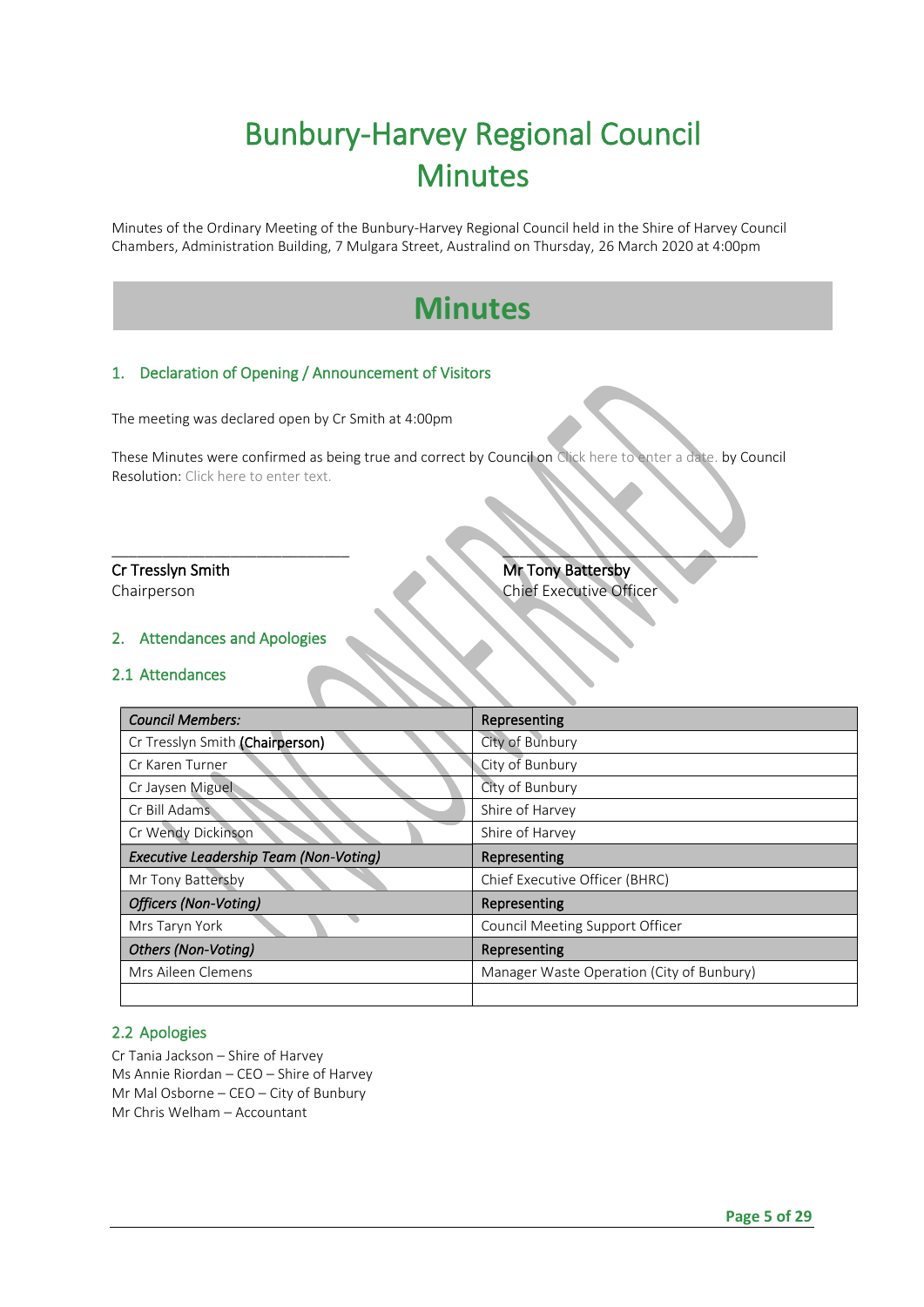- <span id="page-5-0"></span>3. Public Question Time Nil
- <span id="page-5-1"></span>4. Summary of Response to previous Questions taken on notice Nil
- <span id="page-5-2"></span>5. Applications for Leave of Absence Nil

#### <span id="page-5-3"></span>6. Confirmation of Minutes

The minutes of the Ordinary meeting of Council held on 30 January 2020, are confirmed as a true accurate record.

MOVED BY: Cr Jaysen Miguel SECONDED BY: Cr Karen Turner

RESULT: CARRIED / LOST 5/0

#### RESOLUTION: OC260320-1654

<span id="page-5-4"></span>7. Petitions / Memorials / Presentations Nil

#### <span id="page-5-5"></span>8. Declarations of Interests Cr Bill Adams standing declaration regarding his family members (son and granddaughter) employed by BHRC.

- <span id="page-5-6"></span>9. Announcements (by the presiding member without discussion) Nil
- <span id="page-5-7"></span>10. Reports of Committees Nil
- <span id="page-5-8"></span>11. Reports of Officers

#### <span id="page-5-9"></span>11.1 Financial Statements for the period ending 31 January 2020

| Applicant / Proponent:      | Internal                                |   |                                                                           |  |  |
|-----------------------------|-----------------------------------------|---|---------------------------------------------------------------------------|--|--|
| <b>Responsible Officer:</b> | Chris Welham, Accountant                |   |                                                                           |  |  |
| Responsible Manager:        | David Ransom, Manager Finance           |   |                                                                           |  |  |
| Executive:                  | Tony Battersby, Chief Executive Officer |   |                                                                           |  |  |
|                             | Advocacy                                |   | Review                                                                    |  |  |
| Authority / Discretion:     | Executive/Strategic                     |   | Quasi-Judicial                                                            |  |  |
|                             | Legislative                             | ⊠ | <b>Information Purposes</b>                                               |  |  |
| Attachment(s):              |                                         |   | Attachment 1 - Financial Statements for the Period Ending 31 January 2020 |  |  |
|                             | (Appendices 1 – 8)                      |   |                                                                           |  |  |

#### *Summary*

The following comments are provided on the key elements of Council's Financial Performance:

- 1. Statement of Comprehensive Income (attached at Appendix 1)
	- a. Year-to-date Financial Performance to 31 January 2020

|                     | ACTUAL   | <b>BUDGET</b>               | VARIANCE            |                   |
|---------------------|----------|-----------------------------|---------------------|-------------------|
| Year-to-date Income | .644.683 | 789<br>309<br><u>L.JUJ.</u> | <sup>?</sup> 34.894 | <b>Favourable</b> |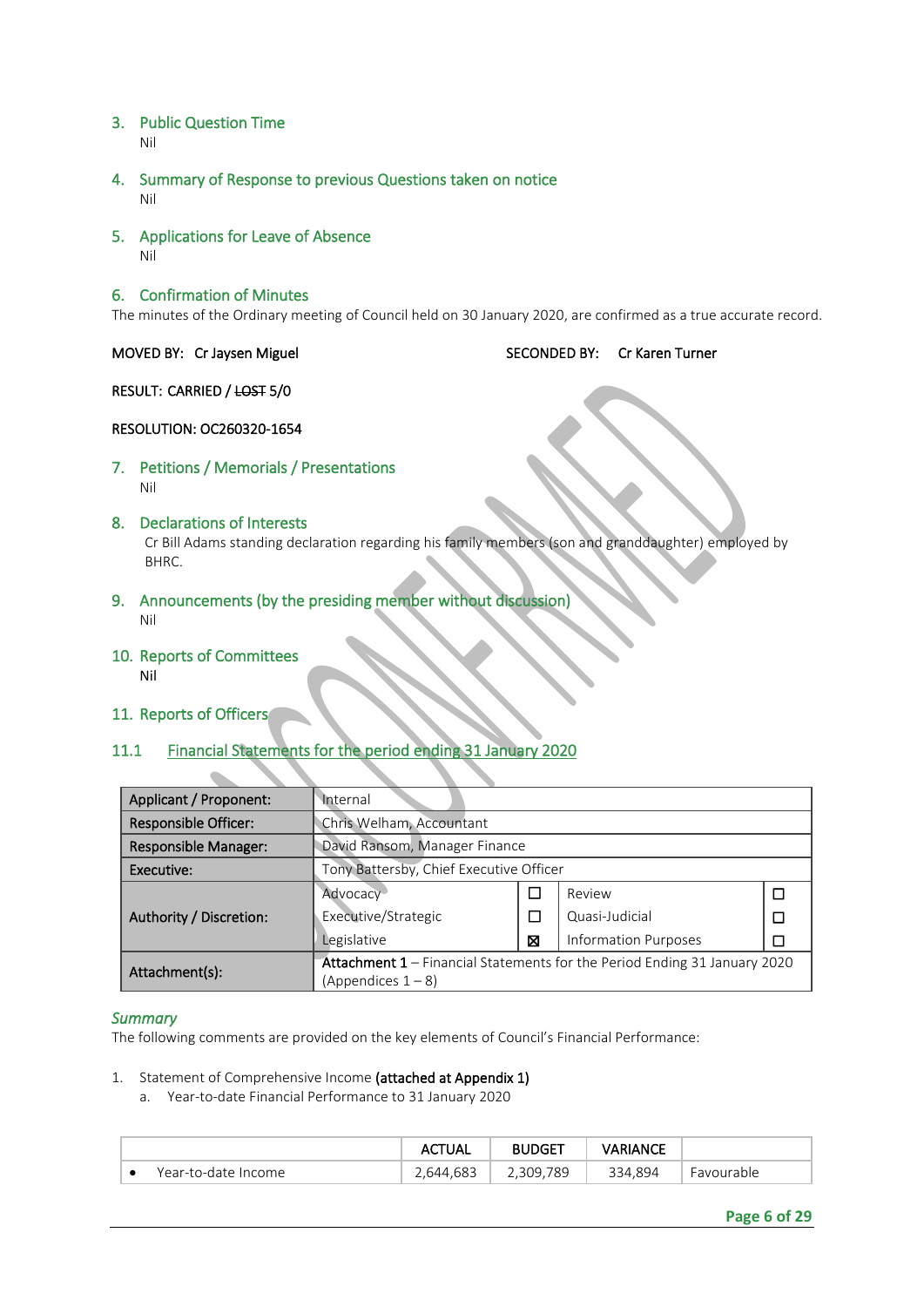| Year-to-date Expenditure                    | (2,669,086) | (2,333,841) | (335.245) | Unfavourable |
|---------------------------------------------|-------------|-------------|-----------|--------------|
| Year-to-date Operating<br>Surplus/(Deficit) | (24, 403)   | (24,052)    | (351)     | Unfavourable |

#### 2. Statement of Financial Activity (attached at Appendix 3)

Closing Funding Surplus to 30 June 2020 is forecast at \$357,785. The Budgeted Closing Surplus amount of \$152,853 has been increased by \$205K due to increased fees and charges (\$290K), Other Revenue (\$168K), capital income (\$15K), savings in capital expenditure (\$145K), which is offset by a decrease in interest earnings (\$29K), increased employee costs (\$178K), materials and contracts (\$85K), increased landfill levy expenditure (\$104K), and a net reduction in transfers from Reserves (\$17K).

#### 3. Capital Works (attached at Appendix 4)

|                                  | <b>ACTUAL</b> | <b>BUDGET</b> | <b>VARIANCE</b> |              |
|----------------------------------|---------------|---------------|-----------------|--------------|
| Year-to-date Capital Expenditure | (172, 114)    | (142,000)     | (30, 114)       | Unfavourable |
| Year-to-date Capital Income      | 44,591        | 30,000        | 14.591          | Favourable   |

# 4. Statement of Financial Position (attached at Appendix 5)

|  | Current Assets of \$4,556,368 includes: | Year-to-date | Forecast  |
|--|-----------------------------------------|--------------|-----------|
|  | Cash and Cash Equivalents               | 3,958,271    | 2,295,880 |
|  | Trade and Other Receivables             | 589.981      | 400,363   |
|  | Prepayments                             | ⊢            | 5.910     |
|  | <i>Inventories</i>                      | 8,116        | 8.116     |

# Current Liabilities of \$418,859 includes:

|           | Trade and Other Payables<br>$\circ$                                           | 117,265   | 93,353     |
|-----------|-------------------------------------------------------------------------------|-----------|------------|
|           | Provisions<br>$\circ$                                                         | 301,594   | 320,465    |
| $\bullet$ | Working Capital (Current Assets less Current Liabilities) is:                 | 4,137,509 | 2,296,450  |
|           | Equity (Total Assets less Total Liabilities) is:                              | 9,103,489 | 12,194,491 |
| $\bullet$ | Reserves of \$3,059,262 includes:                                             |           |            |
|           | Plant and Infrastructure Reserve<br>$\circ$                                   | 734,882   | 858,698    |
|           | Site Post Closure Rehabilitation Reserve<br>$\circ$                           | 454,313   | 516,928    |
|           | Stanley Road Environmental Protection Lined Cell Construction<br>O<br>Reserve | 770,333   | 235,221    |
|           | <b>Organics Processing Reserve</b><br>$\circ$                                 | 1,099,734 | 327,820    |

#### 5. Investments

|               | Total of 3,852,094 includes: |                   |                  |                              |  |  |  |
|---------------|------------------------------|-------------------|------------------|------------------------------|--|--|--|
|               |                              | Invested Funds \$ | % of Total Funds | Max % of Total Funds Allowed |  |  |  |
|               | Commonwealth Bank            | 233,576           | b                | 75                           |  |  |  |
|               | National Australia Bank      | 1,183,930         | 31               | 75                           |  |  |  |
|               | Westpac                      | 2,434,588         | 63               | 75                           |  |  |  |
| <b>TOTAL:</b> |                              | 3,852,094         | 100              |                              |  |  |  |

*Funds which are not required for payment of creditors are invested in interest bearing Term Deposits for 1 to 3 months. Quotations are obtained to ensure the best interest rate is received. Interest earnings are shown in the financial statements.*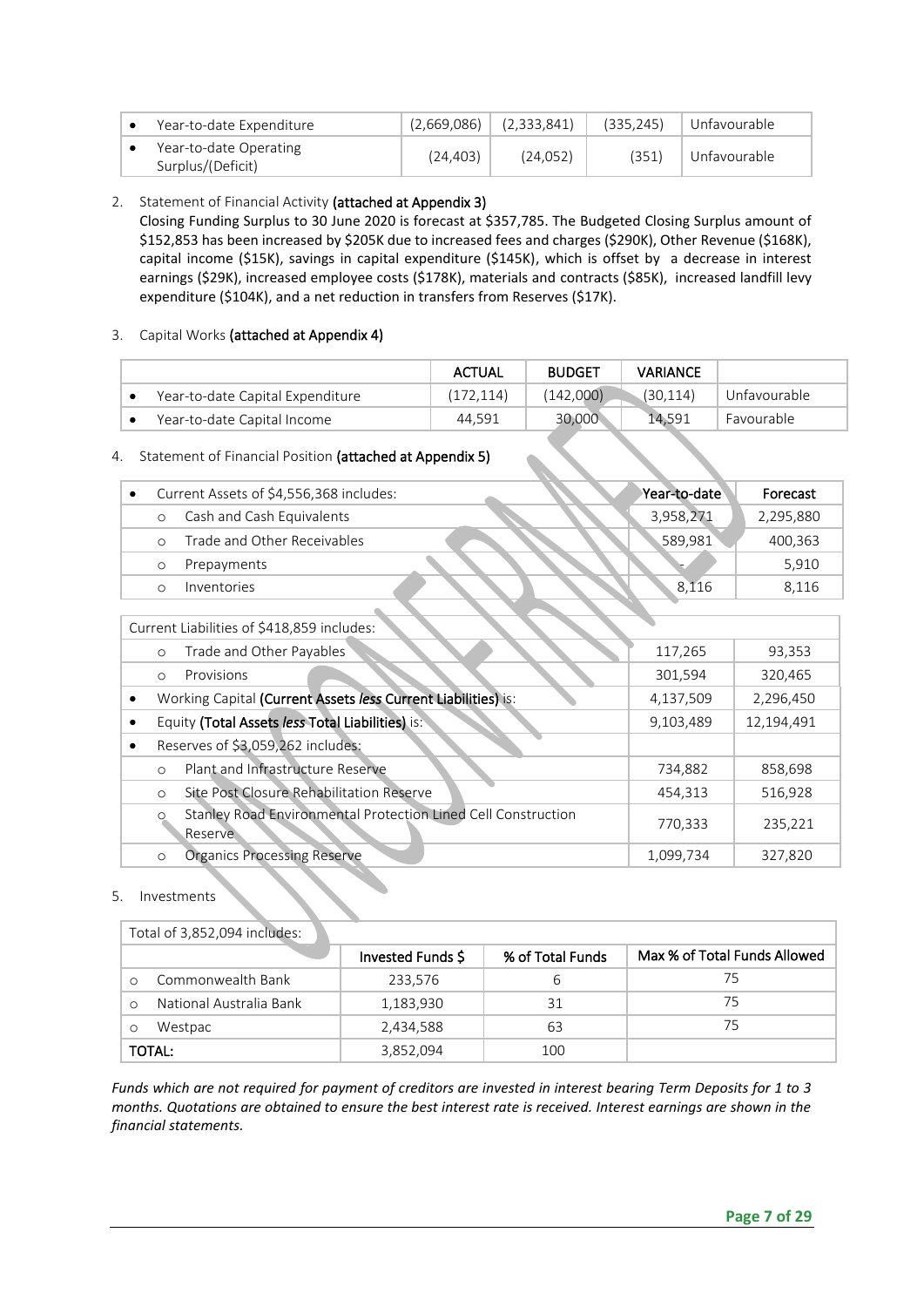#### *Executive Recommendation*

#### That Council:

Receive and accept the Financial Statements for period ending31 January 2020 as presented to Council.

MOVED BY: Cr Miguel SECONDED BY: Cr Dickinson

RESULT: CARRIED / LOST 5/0

#### RESOLUTION: OC260320-1655

#### *Voting Requirement*

Simple Majority

#### *Background*

A financial management report is provided to Councillors on a monthly basis which includes the following summaries:

- Statement of Comprehensive Income (attached at Appendix 1)
- Banksia Road Operations (attached at Appendix 2)
- Statement of Financial Activity (attached at Appendix 3)
- Capital Works Expenditure Summary (attached at Appendix 4)
- Statement of Financial Position (attached at Appendix 5)
- Statement of Net Current Assets (attached at Appendix 6)
- Fees and Charges Summary (attached at Appendix 7)
- Debtors Report (attached at Appendix 8)

#### *Legislative Compliance*

In accordance with the provisions of Section 6.4 of the Local Government Act 1995 and Regulations 34(1) of the Local Government (Financial Management) Regulations 1996, a Local Government is to prepare each month a Statement of Financial Activity (Attached at Appendix 3) reporting on the revenue and expenditure as set out in the annual budget under Regulations 22 (1) (d) for this month.

At the Council Meeting on 27 June 2019, Council adopted that a variance between actual and budget-to-date of greater than or equal to 10% and \$15,000 is considered to be a material variance for reporting purposes in the Statement of Financial Activity for 2019/20.

*Consultation* Nil

*Financial Implications*  As per the 2019/20 Financial Budget.

#### *Statutory Environment*

Sections 12 and 13 of the Local Government (Financial Management) Regulations 1996 Apply.

*Strategic Implications*  Nil

# *Policy Implications*

Nil

#### *Officer Comment*

The following is an explanation of significant variances identified in the Statement of Comprehensive Income and the Statement of Financial Activity:

|                                          | <b>YTD Actual to</b> |
|------------------------------------------|----------------------|
| <b>Statement of Comprehensive Income</b> | <b>YTD Budget</b>    |
|                                          | Variance             |
| <b>Operating Income</b>                  |                      |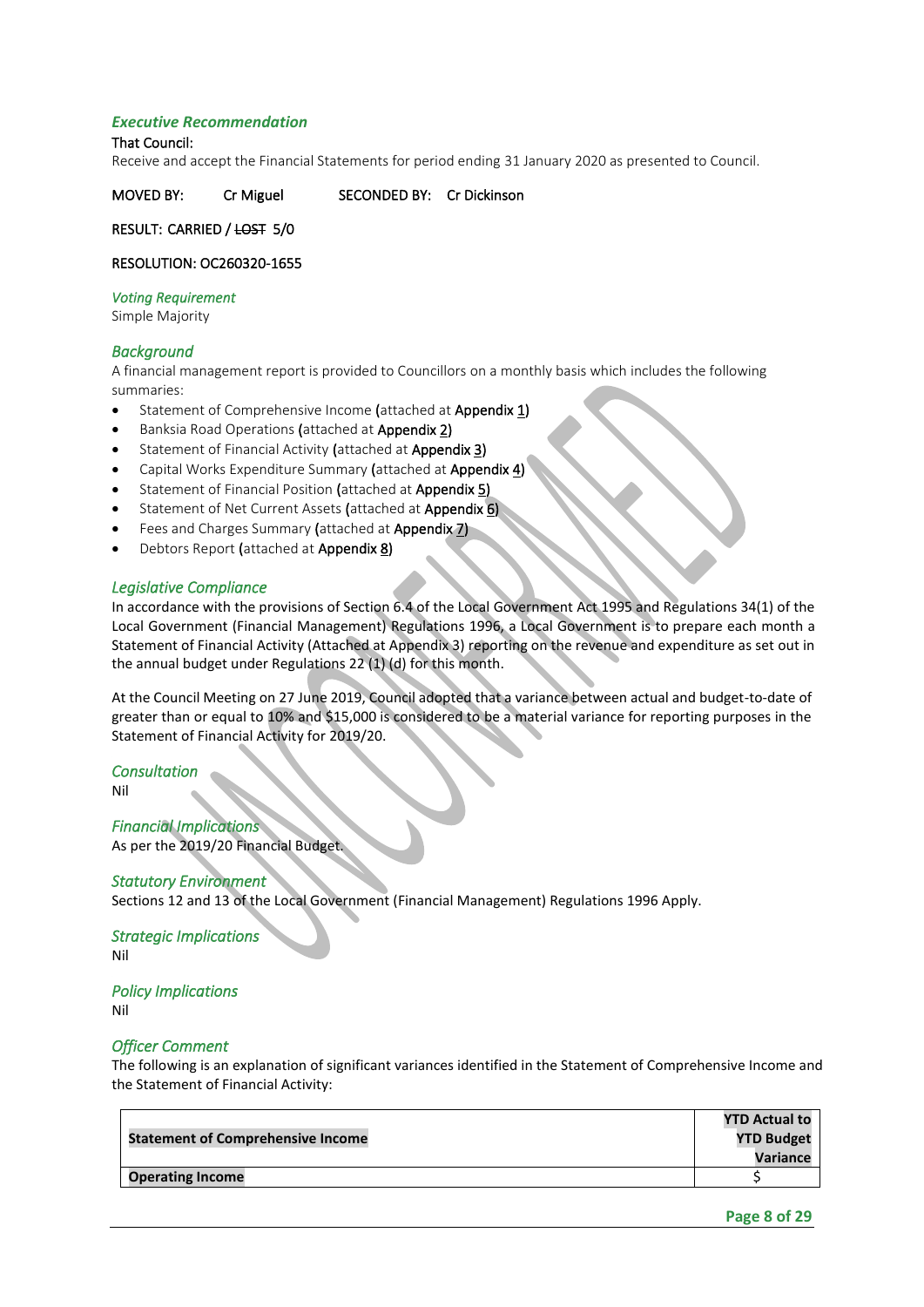| <b>Fees and Charges</b>                                                                   |               |
|-------------------------------------------------------------------------------------------|---------------|
| Casual Tipping Fees Favourable year-to-date variance to budget mainly due to increased    | \$156,114     |
| skip bin and other commercial waste being received.                                       | 18%           |
| Disposal - City of Bunbury Unfavourable year-to-date variance to budget due to a          | (527, 190)    |
| reduction in commercial waste received from the City.                                     | (9%)          |
| Cardboard/Plastic Recycling Unfavourable year-to-date variance to budget due to           | (514, 581)    |
| contractor going out of business and no other market for cardboard.                       | (100%)        |
| Banksia Road Organics Tipping Fees Favourable year-to-date variance to budget due to      |               |
| increased tonnages being received from Capel FOGO and the Shire of Harvey and new         | \$101,945     |
| customers expected from Council's new decontamination unit at Banksia Road.               | 33%           |
| <b>Other Income</b>                                                                       |               |
| Landfill Levy Income Favourable year-to-date variance to budget due to an increase in     |               |
| skip bin tonnages and other commercial waste being received from the Perth                | \$116,070     |
| metropolitan area.                                                                        | 199%          |
| <b>Operating Expenditure</b>                                                              | \$            |
| <b>Employee Costs</b>                                                                     |               |
| Skip Bin Recycling Operations Unfavourable year-to-date variance to budget due to         |               |
| increased bulk waste entering the site and having to process waste via a seven-day        | ( \$35,779)   |
| operation.                                                                                | (76%)         |
| Organics Expenditure Unfavourable year-to-date variance to budget due to extra casual     |               |
| staff required for decontamination at Banksia Road to prepare for new customers           |               |
| planning to buy 1,000 tonne of compost per month from March 2020. This cost is partly     | ( \$55, 254)  |
| offset by the wages subsidy as per "Payroll contributions" above.                         | (53%)         |
| <b>Materials and Contracts</b>                                                            |               |
| Technical Services Unfavourable year-to-date variance to budget which is due to           |               |
| increased consulting fees required for the new lined cells, the organics relocation, site |               |
| rehabilitation, and off-site investigations. This will be addressed in the March Budget   | (521, 041)    |
| Review.                                                                                   | (67%)         |
| Organics Expenditure Unfavourable year-to-date variance to budget which is mainly         |               |
| due to: an increase in plant hours resulting in higher maintenance costs resulting from   |               |
| increased organics tonnages received; increased cost of the decontamination unit          | ( \$63, 930)  |
| implementation, and urgent IT repairs at Banksia Road.                                    | (68%)         |
| Skip Bin recycling Operations Favourable year-to-date variance to budget due to           | \$21,681      |
| savings in repairs and maintenance of plant and equipment.                                | 38%           |
| <b>Depreciation</b>                                                                       |               |
| Buildings Favourable year-to-date variance to budget due to the timing of capital         | \$16,450      |
| purchases being later than the original forecast.                                         | 68%           |
| <b>Other Expenditure</b>                                                                  |               |
| Landfill Levy Expenditure Unfavourable year-to-date variance to budget due to an          |               |
| increase in skip bin and other commercial waste being received from the Perth             | (\$107,430)   |
| metropolitan area. This expenditure is fully recouped from customers.                     | (200%)        |
| <b>Revenues by Nature and Type</b>                                                        |               |
| Fees and Charges Favourable year-to-date variance to budget. Please refer to the          | \$214,095     |
| comments related to the Statement of Comprehensive Income as above.                       | 10%           |
| Other Revenue Favourable year-to-date variance to budget. Please refer to the             | \$129,170     |
| comments related to the Statement of Comprehensive Income as above.                       | 123%          |
| <b>Expenses by Nature and Type</b>                                                        |               |
| Employee Costs Unfavourable year-to-date variance to budget. Please refer to the          | ( \$105, 810) |
| comments related to the Statement of Comprehensive Income as above.                       | (11%)         |
| Materials and Contracts Unfavourable year-to-date variance to budget. Please refer to     | ( \$135, 844) |
| the comments related to the Statement of Comprehensive Income as above.                   | (18%)         |
| Other Expenditure Unfavourable year-to-date variance to budget due to an increase in      |               |
| landfill levy expenditure in relation to skip bin tonnages being received from the Perth  | (592, 904)    |
| metropolitan area. This expenditure is fully recouped from customers.                     | (48%)         |
| <b>Capital Income</b>                                                                     |               |

 $\ddot{\phantom{a}}$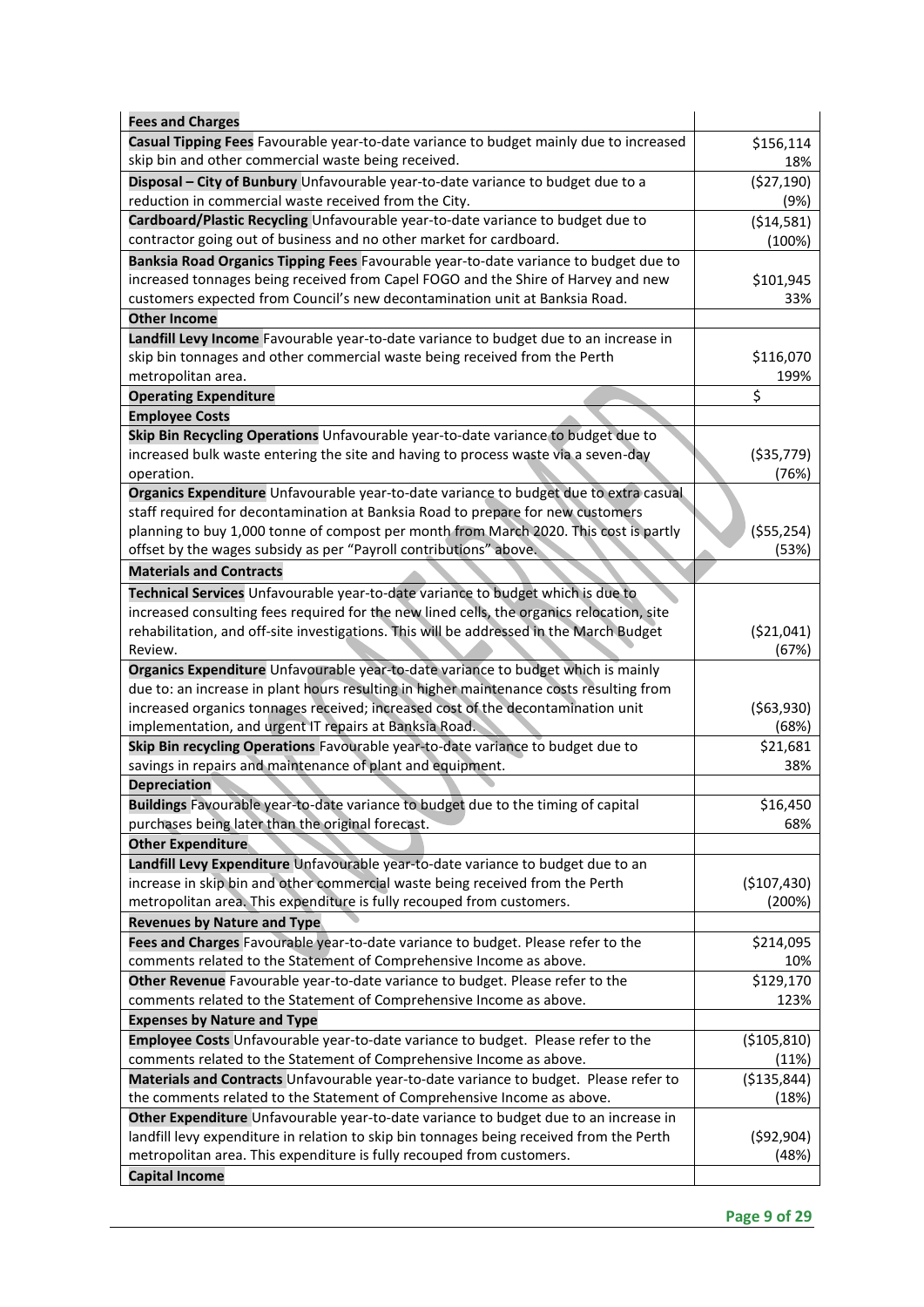| Proceeds from Sale of Assets Favourable year-to-date variance to budget due to the        |            |
|-------------------------------------------------------------------------------------------|------------|
| sale of a Plain Breaker Bar, an accessory for the Shredder, which is surplus to           |            |
| requirements (\$15,500), This is offset by a reduction the trade-in value of the Toyota   | \$14,591   |
| Hilux (\$909).                                                                            | 49%        |
| <b>Capital Expenditure</b>                                                                |            |
| <b>Furniture &amp; Equipment</b> Unfavourable year-to-date variance to budget due to the  | (\$12,631) |
| purchase of a Computer system Upgrade (\$12,631). This was unbudgeted and will be         | (100%)     |
| included in the March 2020 Budget Review.                                                 |            |
| Plant & Equipment Unfavourable year-to-date variance to budget is made up as              | (\$17,483) |
| follows: A grab bucket was purchased at a cost of \$8,435 (unbudgeted) for the 4 x 4      | (12%)      |
| Tractor to be able to utilise to feed mulcher with green waste and wood waste; and the    |            |
| tender accepted for the new John Deere 326E Skid Steer Loader was \$10,346 above          |            |
| budget. This was partially offset by a saving in the purchase of the new Hilux (\$1,298). |            |

# <span id="page-9-0"></span>11.2 Financial Statements for the period ending 29 February 2020

| Applicant / Proponent:      | Internal                                                                   |   |                             |  |  |
|-----------------------------|----------------------------------------------------------------------------|---|-----------------------------|--|--|
| <b>Responsible Officer:</b> | Ricky Depillo, Finance Officer                                             |   |                             |  |  |
| Responsible Manager:        | Vicki Gregg, Acting Manager Finance                                        |   |                             |  |  |
| Executive:                  | Tony Battersby, Chief Executive Officer                                    |   |                             |  |  |
|                             | Advocacy                                                                   | ⊠ | Review                      |  |  |
| Authority / Discretion:     | Executive/Strategic                                                        | X | Quasi-Judicial              |  |  |
|                             | Legislative                                                                | ⊠ | <b>Information Purposes</b> |  |  |
| Attachment(s):              | Attachment 2 - Financial Statements for the Period Ending 29 February 2020 |   |                             |  |  |
|                             | (Appendices $1 - 8$ )                                                      |   |                             |  |  |

#### *Summary*

The following comments are provided on the key elements of Council's Financial Performance:

#### 1. Statement of Comprehensive Income (attached at Appendix 1)

b. Year-to-date Financial Performance to 29 February 2020

|                                             | <b>ACTUAL</b> | <b>BUDGET</b> | <b>VARIANCE</b> |              |
|---------------------------------------------|---------------|---------------|-----------------|--------------|
| Year-to-date Income                         | 2,957,576     | 2,645,699     | 311.877         | Favourable   |
| Year-to-date Expenditure                    | (3,032,747)   | (2,682,751)   | (349.996)       | Unfavourable |
| Year-to-date Operating<br>Surplus/(Deficit) | (75, 171)     | (37,052)      | (38, 119)       | Unfavourable |

#### 2. Statement of Financial Activity (attached at Appendix 3)

Closing Funding Surplus to 30 June 2020 is forecast at \$372,785. The Budgeted Closing Surplus amount of \$152,853 has been increased by \$220K due to by increased fees and charges (\$290K), Other Revenue (\$168K), capital income (\$15K), savings in capital expenditure (\$145K), which is offset by a decrease in interest earnings (\$29K), increased employee costs (\$178K), materials and contracts (\$70K), increased landfill levy expenditure (\$104K), and a net reduction in transfers from Reserves (\$214K). All the above items have included in the February 2020 Budget Review.

#### 3. Capital Works (attached at Appendix 4)

|  |                                  | <b>ACTUAL</b> | <b>BUDGET</b> | <b>VARIANCE</b> |              |
|--|----------------------------------|---------------|---------------|-----------------|--------------|
|  | Year-to-date Capital Expenditure | (172.114)     | (142.000)     | (30.114)        | Unfavourable |
|  | Year-to-date Capital Income      | 44.591        | 30,000        | 14.591          | Favourable   |

#### 4. Statement of Financial Position (attached at Appendix 5)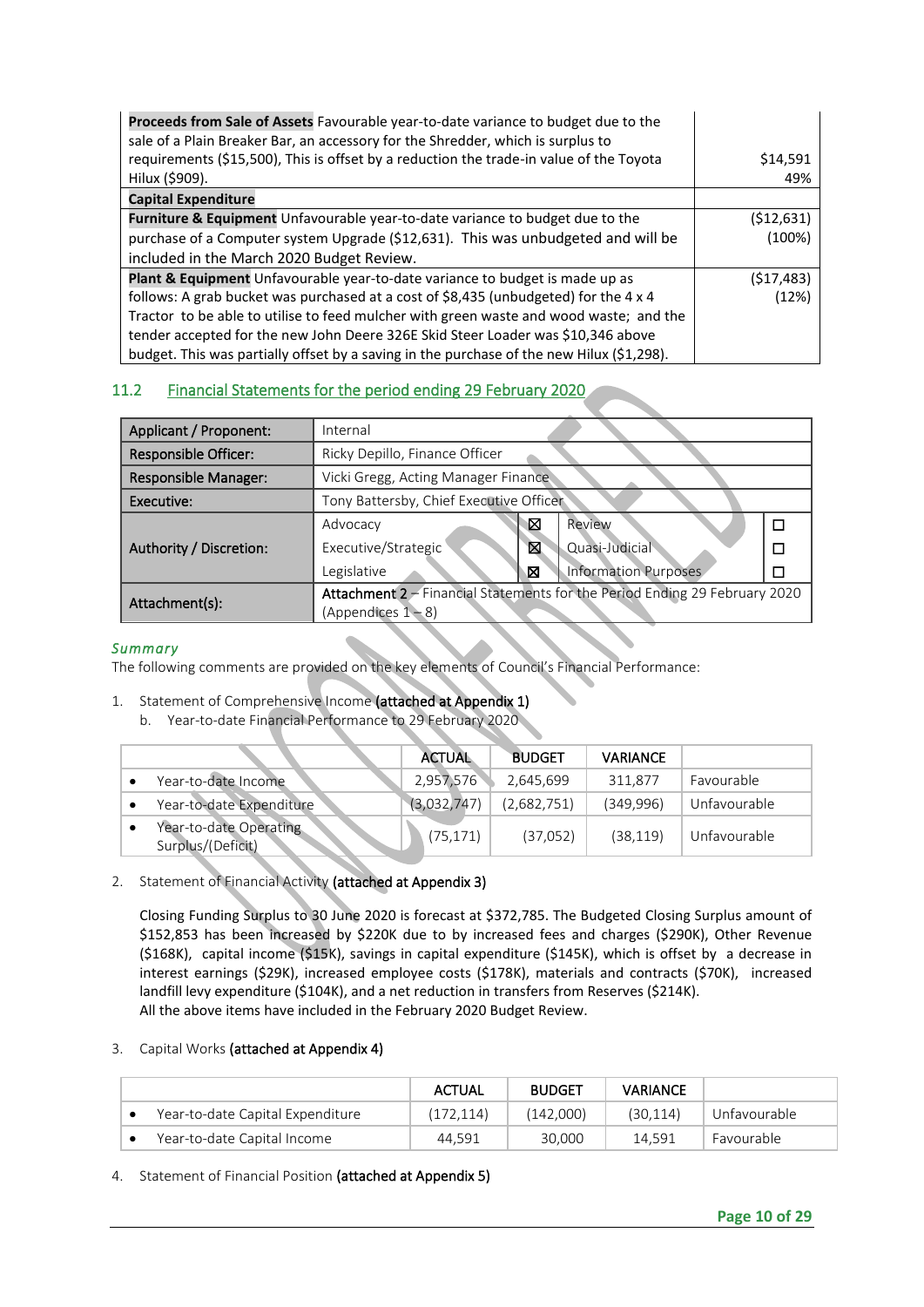| Current Assets of \$4,565,567 includes: |                             | Year-to-date | Forecast  |
|-----------------------------------------|-----------------------------|--------------|-----------|
| $\Omega$                                | Cash and Cash Equivalents   | 4,033,035    | 2,310,880 |
|                                         | Trade and Other Receivables | 524,417      | 400,363   |
|                                         | Prepayments                 |              | 5,910     |
|                                         | Inventories                 | 8.116        | 8.116     |

|         | Current Liabilities of \$430,300 includes: |         |         |  |  |  |
|---------|--------------------------------------------|---------|---------|--|--|--|
| $\circ$ | Trade and Other Payables                   | 131.647 | 93.353  |  |  |  |
| $\cap$  | Provisions                                 | 298.654 | 320.465 |  |  |  |

|                                                     | Working Capital (Current Assets less Current Liabilities) is: | 4,135,267  | 2,311,451 |
|-----------------------------------------------------|---------------------------------------------------------------|------------|-----------|
| Equity (Total Assets less Total Liabilities) is:    | 9,052,721                                                     | 12,209,492 |           |
| Reserves of \$3,067,375 includes:                   |                                                               |            |           |
| Plant and Infrastructure Reserve<br>$\Omega$        |                                                               | 735,623    | 871,476   |
| Site Post Closure Rehabilitation Reserve<br>$\circ$ |                                                               | 454,313    | 708,516   |
| $\circ$<br>Reserve                                  | Stanley Road Environmental Protection Lined Cell Construction | 773,212    | 331,229   |
| <b>Organics Processing Reserve</b><br>$\circ$       |                                                               | 1,104,225  | 11,884    |

#### 5. Investments

Total of \$3,911,558 includes:

|                         | Invested Funds \$ | % of Total Funds | Max % of Total Funds Allowed |
|-------------------------|-------------------|------------------|------------------------------|
| Commonwealth Bank       | 283,712           |                  | 75                           |
| National Australia Bank | 1,183,930         | 36 <sup>2</sup>  | 75                           |
| Westpac                 | 2,443,916         |                  | 75                           |
| TOTAL:                  | 3,911,558         |                  |                              |

# *Executive Recommendation*

#### That Council:

Receive and accept the Financial Statements for period ending31 January 2020 as presented to Council.

#### MOVED BY: Cr Dickinson SECONDED BY: Cr Turner

#### RESULT: CARRIED / LOST 5/0

#### RESOLUTION: OC260320-1656

#### *Voting Requirement*

Simple Majority

#### *Background*

A financial management report is provided to Councillors on a monthly basis which includes the following summaries:

- Statement of Comprehensive Income (attached at Appendix 1)
- Banksia Road Operations (attached at Appendix 2)
- Statement of Financial Activity (attached at Appendix 3)
- Capital Works Expenditure Summary (attached at Appendix 4)
- Statement of Financial Position (attached at Appendix 5)
- Statement of Net Current Assets (attached at Appendix 6)
- Fees and Charges Summary (attached at Appendix 7)
- Debtors Report (attached at Appendix 8)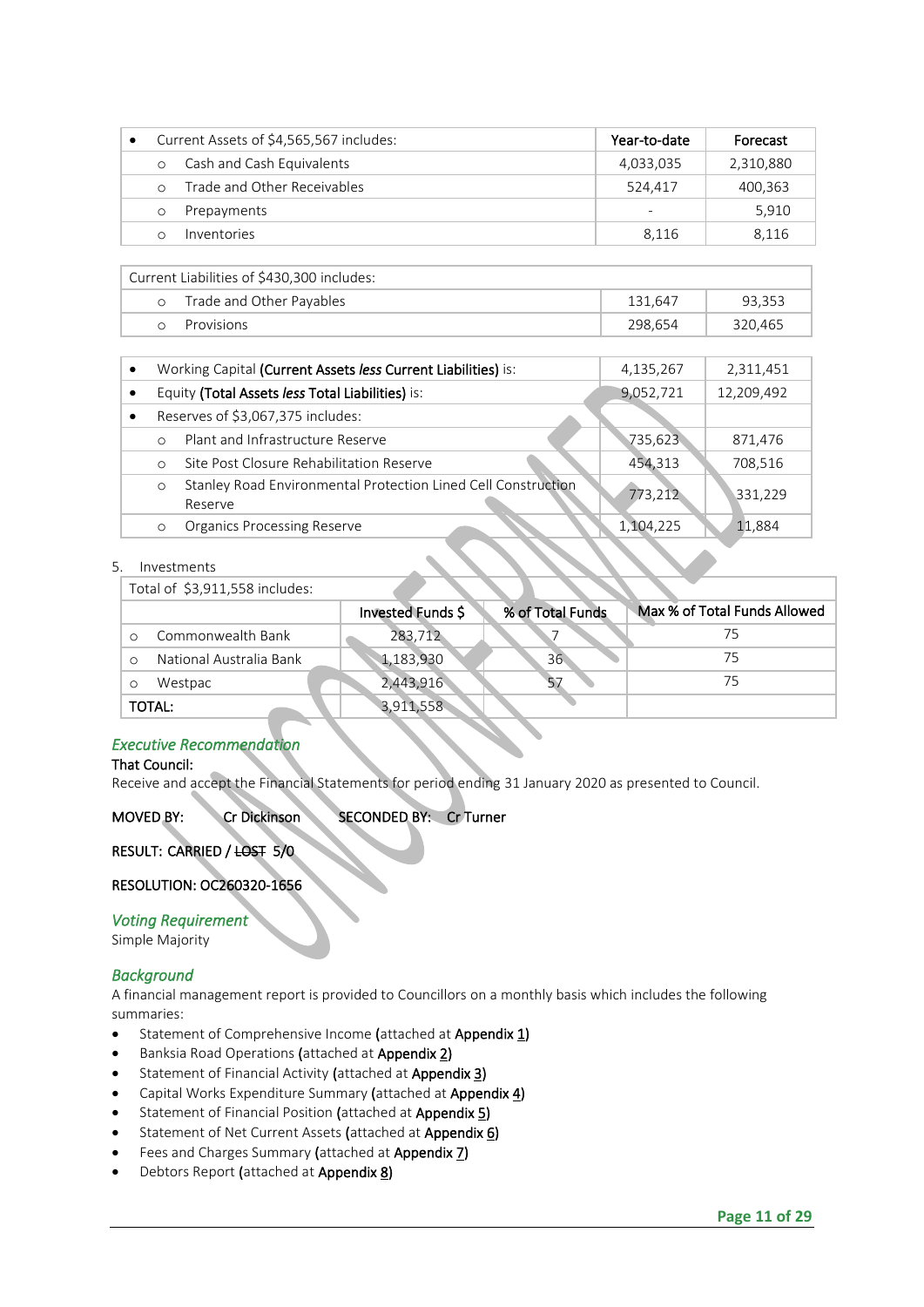#### *Legislative Compliance*

In accordance with the provisions of Section 6.4 of the Local Government Act 1995 and Regulations 34(1) of the Local Government (Financial Management) Regulations 1996, a Local Government is to prepare each month a Statement of Financial Activity (Attached at Appendix 3) reporting on the revenue and expenditure as set out in the annual budget under Regulations 22 (1) (d) for this month.

At the Council Meeting on 27 June 2019, Council adopted that a variance between actual and budget-to-date of greater than or equal to 10% and \$15,000 is considered to be a material variance for reporting purposes in the Statement of Financial Activity for 2019/2020.

#### *Consultation*

Nil

#### *Financial Implications*

As per the 2019/2020 Financial Budget.

#### *Statutory Environment*

Sections 12 and 13 of the Local Government (Financial Management) Regulations 1996 Apply.

*Strategic Implications*  Nil

#### *Policy Implications*

Nil

#### *Officer Comment*

The following is an explanation of significant variances identified in the Statement of Comprehensive Income and the Statement of Financial Activity:

| <b>Operating Income</b>                                                                     | \$           |
|---------------------------------------------------------------------------------------------|--------------|
| <b>Fees and Charges</b>                                                                     |              |
| Casual Tipping Fees Favourable year-to-date variance to budget mainly due to increased skip | \$165,390    |
| bin and other commercial waste being received.                                              | 17%          |
| An end of year forecast has been entered and is included in the Budget Review.              |              |
| Disposal - City of Bunbury Unfavourable year-to-date variance to budget due to a reduction  | (540, 111)   |
| in commercial waste received by the City.                                                   | (12%)        |
| An end of year forecast has been entered and is included in the Budget Review.              |              |
| Cardboard/Plastic Recycling Unfavourable year-to-date variance to budget due to contractor  | (\$16,664)   |
| going out of business and no other market for cardboard.                                    | (100%)       |
| An end of year forecast has been entered and is included in the Budget Review.              |              |
| Banksia Road Organics Tipping Fees Favourable year-to-date variance to budget due to        | \$105,612    |
| increased tonnages being received from Capel FOGO and the Shire of Harvey and new           | 30%          |
| customers expected from Council's new decontamination unit at Banksia Road.                 |              |
| An end of year forecast has been entered and is included in the Budget Review.              |              |
| Landfill Levy Income Favourable year-to-date variance to budget due to an increase in skip  | \$130,095    |
| bin tonnages and other commercial waste being received from the Perth metropolitan area.    | 195%         |
| An end of year forecast has been entered and is included in the Budget Review.              |              |
| <b>Operating Expenditure</b>                                                                | \$           |
| <b>Employee Costs</b>                                                                       |              |
| Skip Bin Recycling Operations Unfavourable year-to-date variance to budget due to           | (541, 524)   |
| increased bulk waste entering the site and having to process waste via a seven day          | (79%)        |
| operation. An end of year forecast has been entered and is included in the Budget Review.   |              |
| Organics Expenditure Unfavourable year-to-date variance to budget due to extra casual staff | ( \$80, 869) |
| required for decontamination at Banksia Road to prepare for new customers planning to       | (69%)        |
| buy 1,000 tonne of compost per month from March 2020.                                       |              |
| An end of year forecast has been entered and is included in the Budget Review.              |              |
| <b>Materials and Contracts</b>                                                              |              |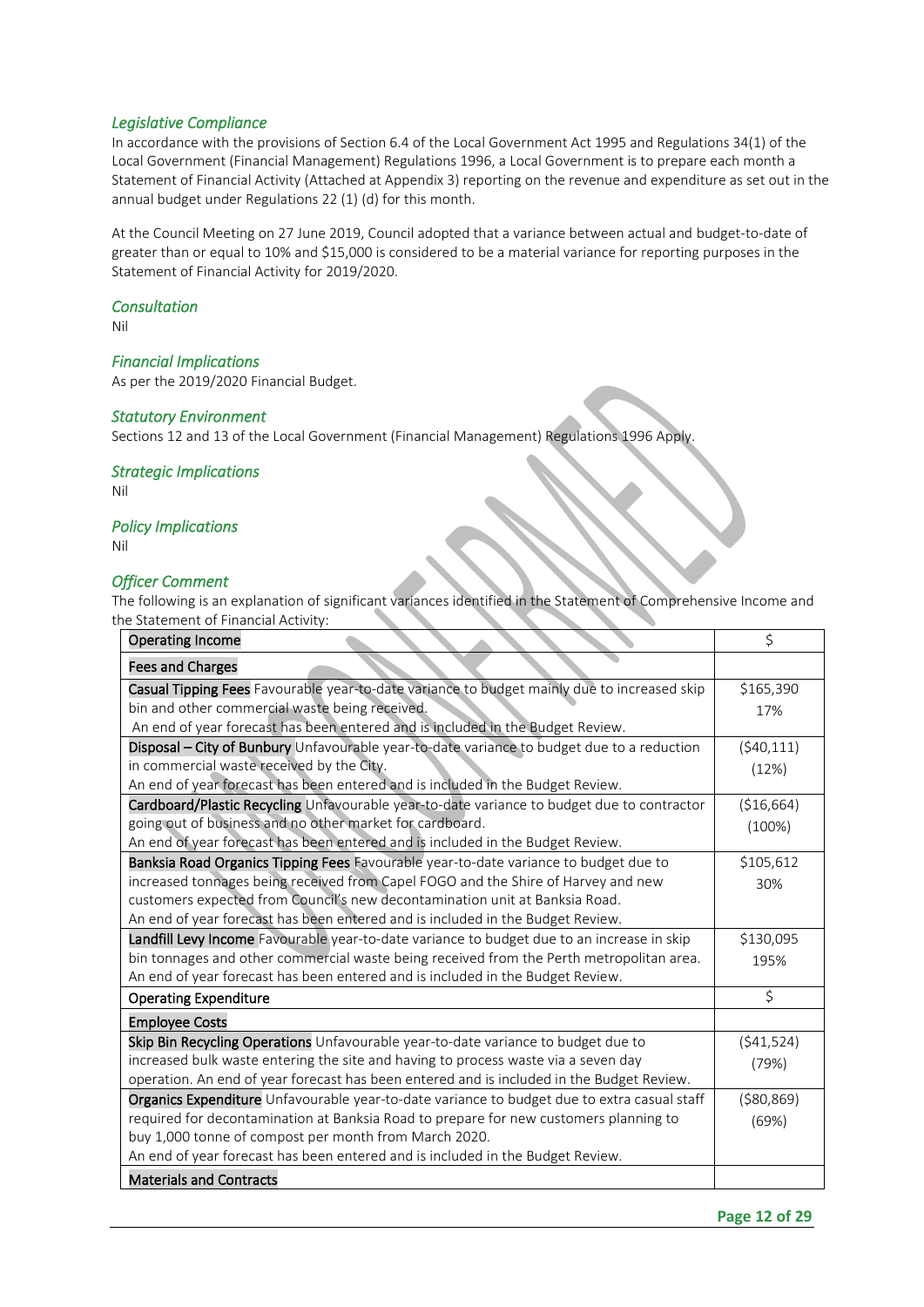<span id="page-12-0"></span>

| Technical Services Unfavourable year-to-date variance to budget which is due to increased<br>consulting fees required for the new lined cells, the organics relocation, site rehabilitation,<br>and off-site investigations. This will be addressed in the March Budget Review.<br>An end of year forecast has been entered and is included in the Budget Review. | (\$16,541)<br>(46%) |
|-------------------------------------------------------------------------------------------------------------------------------------------------------------------------------------------------------------------------------------------------------------------------------------------------------------------------------------------------------------------|---------------------|
| Organics Expenditure Unfavourable year-to-date variance to budget which is mainly due to:                                                                                                                                                                                                                                                                         | (572, 237)          |
| an increase in plant hours resulting in higher maintenance costs resulting from increased                                                                                                                                                                                                                                                                         | (67%)               |
| organics tonnages received; increased cost of the decontamination unit implementation,                                                                                                                                                                                                                                                                            |                     |
| and urgent IT repairs at Banksia Road.                                                                                                                                                                                                                                                                                                                            |                     |
| An end of year forecast has been entered and is included in the Budget Review.                                                                                                                                                                                                                                                                                    |                     |
| Recycling Operations Unfavourable year-to-date budget variance due timing of expenditure.                                                                                                                                                                                                                                                                         | (\$17,773)          |
| This will be monitored on a monthly basis.                                                                                                                                                                                                                                                                                                                        | (359%)              |
| Skip Bin recycling Operations Favourable year-to-date variance to budget due to savings in                                                                                                                                                                                                                                                                        | \$27,873            |
| repairs and maintenance of plant and equipment. An end of year forecast has been entered                                                                                                                                                                                                                                                                          | 43%                 |
| and is included in the Budget Review.                                                                                                                                                                                                                                                                                                                             |                     |
| Monitoring Bores Unfavourable year-to-date budget variance due timing of expenditure.                                                                                                                                                                                                                                                                             | (529, 897)          |
| This will be monitored on a monthly basis.                                                                                                                                                                                                                                                                                                                        | (104%)              |
| Other (Site Survey, General Maint, etc) Unfavourable year-to-date budget variance due                                                                                                                                                                                                                                                                             | (\$16,053)          |
| timing of expenditure. This will be monitored on a monthly basis.                                                                                                                                                                                                                                                                                                 | (95%)               |
| Depreciation                                                                                                                                                                                                                                                                                                                                                      |                     |
| Buildings Favourable year-to-date variance to budget due to the timing of capital purchases                                                                                                                                                                                                                                                                       | \$18,800            |
| being later than the original forecast.                                                                                                                                                                                                                                                                                                                           | 68%                 |
| <b>Other Expenditure</b>                                                                                                                                                                                                                                                                                                                                          |                     |
| Landfill Levy Expenditure Unfavourable year-to-date variance to budget due to an increase                                                                                                                                                                                                                                                                         | ( \$120, 333)       |
| in skip bin and other commercial waste being received from the Perth metropolitan area.                                                                                                                                                                                                                                                                           | (196%)              |
| This expenditure is fully recouped from customers. An end of year forecast has been                                                                                                                                                                                                                                                                               |                     |
| entered and is included in the Budget Review.                                                                                                                                                                                                                                                                                                                     |                     |
| <b>Statement of Financial Activity</b>                                                                                                                                                                                                                                                                                                                            |                     |
| Revenues by Nature and Type                                                                                                                                                                                                                                                                                                                                       |                     |
| Other Revenue Favourable year-to-date variance to budget. Please refer to the comments                                                                                                                                                                                                                                                                            | \$148,858           |
| related to the Statement of Comprehensive Income as above.                                                                                                                                                                                                                                                                                                        | 124%                |
| <b>Expenses by Nature and Type</b>                                                                                                                                                                                                                                                                                                                                |                     |
| Employee Costs Unfavourable year-to-date variance to budget. Please refer to the                                                                                                                                                                                                                                                                                  | ( \$138,035)        |
| comments related to the Statement of Comprehensive Income as above.                                                                                                                                                                                                                                                                                               | (13%)               |
| Materials and Contracts Unfavourable year-to-date variance to budget. Please refer to the                                                                                                                                                                                                                                                                         | ( \$114, 544)       |
| comments related to the Statement of Comprehensive Income as above.                                                                                                                                                                                                                                                                                               | (13%)               |
| Other Expenditure Unfavourable year-to-date variance to budget. Please refer to the                                                                                                                                                                                                                                                                               | ( \$100, 555)       |
| comments related to the Statement of Comprehensive Income as above.                                                                                                                                                                                                                                                                                               |                     |
|                                                                                                                                                                                                                                                                                                                                                                   | (46%)               |
| Capital Expenditure                                                                                                                                                                                                                                                                                                                                               |                     |
| Plant & Equipment Unfavourable year to date budget variance due to the new skid loader                                                                                                                                                                                                                                                                            | (\$17,483)          |
| being purchased above anticipated price (\$10k) and a new grab bucket required for the 4x4<br>tractor (\$8K). An end of year forecast has been entered and is included in the Budget                                                                                                                                                                              | (12%)               |
| Review.                                                                                                                                                                                                                                                                                                                                                           |                     |
|                                                                                                                                                                                                                                                                                                                                                                   |                     |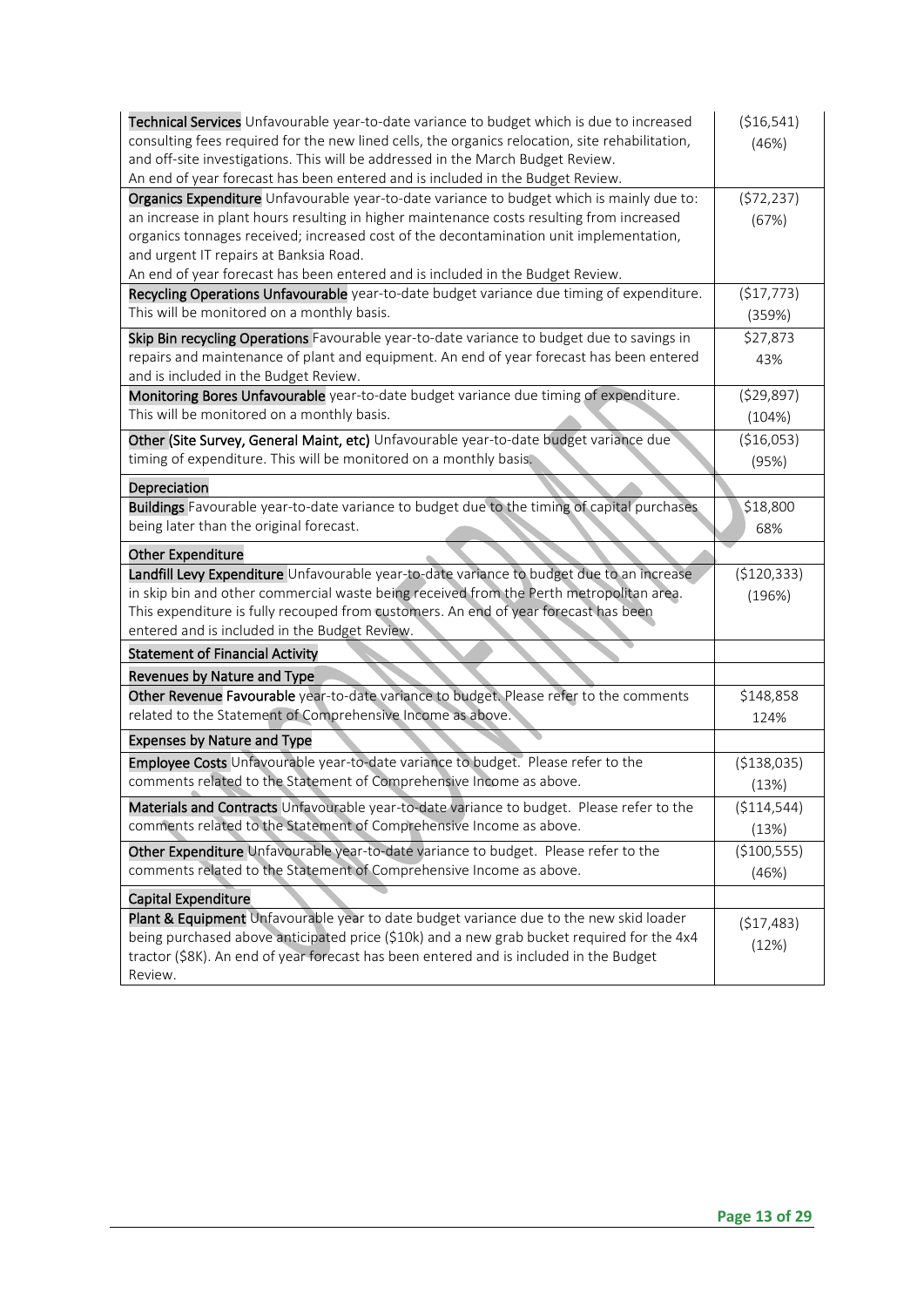#### 11.3 Summary of Accounts paid for period ending 31 January 2020

| Applicant / Proponent:      | Internal                                                             |   |                             |      |  |  |  |  |
|-----------------------------|----------------------------------------------------------------------|---|-----------------------------|------|--|--|--|--|
| <b>Responsible Officer:</b> | Chris Welham, Accountant                                             |   |                             |      |  |  |  |  |
| <b>Responsible Manager:</b> | David Ransom, Manager Finance                                        |   |                             |      |  |  |  |  |
| Executive:                  | Tony Battersby, Chief Executive Officer                              |   |                             |      |  |  |  |  |
|                             | Advocacy                                                             | X | Review                      |      |  |  |  |  |
| Authority / Discretion:     | Executive/Strategic                                                  | ⊠ | Quasi-Judicial              |      |  |  |  |  |
|                             | Legislative                                                          | X | <b>Information Purposes</b> |      |  |  |  |  |
| Attachment(s):              | Attachment 3 - Summary of Accounts paid for period ending 31 January |   |                             |      |  |  |  |  |
|                             |                                                                      |   |                             | 2020 |  |  |  |  |

#### *Summary*

Section 13 (2) of Government (Financial Management) Regulations 1996 require that where Local Government has delegated to the CEO the exercise of its power to make payments from the municipal fund or the trust fund or the trust fund, a list of accounts paid by the CEO is to be prepared each month showing detail for each account paid since such list was prepared. This item is presented to Council to advice of payments made for 31 January 2020

#### *Officer Recommendation*

#### That Council:

Receive and accept the Summary of Accounts paid for period ending 31 January 2020 as presented to Council.

#### MOVED BY: Cr Turner SECONDED BY: Cr Miguel

RESULT: CARRIED / LOST 5/0

#### RESOLUTION: OC260320-1657

*Voting Requirement*  Simple Majority *Background* 

As noted in Summary.

#### *Officer Comment*

The attachment details all payments made for 31 January 2020

#### *Consultation*

Nil

#### *Financial Implications*

As per the declaration within the schedule summary, the accounts have been checked and are fully supported by vouchers and invoices and which have been duly certified as to the receipt of goods and the rendition of service and as to prices, computation and costing(s). Sufficient allocations are contained within the 2019/2020 budget to cover payment of the accounts.

#### *Statutory Environment*

Sections 12 and 13 of the Local Government (Financial Management) Regulations 1996 Apply.

#### *Strategic Implications*

Nil

*Policy Implications*  Nil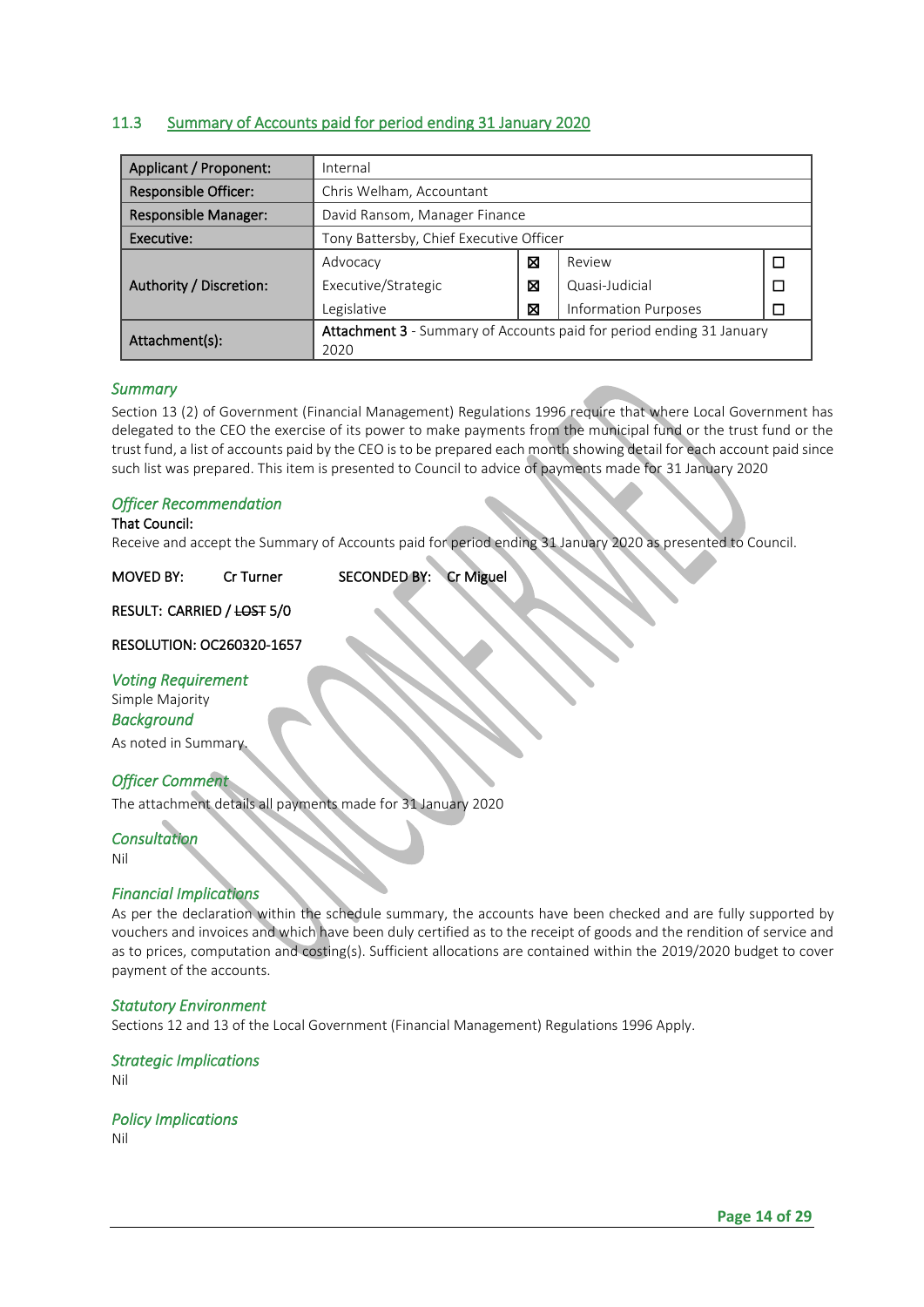#### <span id="page-14-0"></span>11.4 Summary of Accounts paid for period ending 29 February 2020

| Applicant / Proponent:      | Internal                                                              |   |                             |  |  |
|-----------------------------|-----------------------------------------------------------------------|---|-----------------------------|--|--|
| <b>Responsible Officer:</b> | Chris Welham, Accountant                                              |   |                             |  |  |
| <b>Responsible Manager:</b> | David Ransom, Manager Finance                                         |   |                             |  |  |
| Executive:                  | Tony Battersby, Chief Executive Officer                               |   |                             |  |  |
|                             | Advocacy                                                              | X | Review                      |  |  |
| Authority / Discretion:     | Executive/Strategic                                                   | ⊠ | Quasi-Judicial              |  |  |
|                             | Legislative                                                           | ⊠ | <b>Information Purposes</b> |  |  |
| Attachment(s):              | Attachment 4 - Summary of Accounts paid for period ending 29 February |   |                             |  |  |
|                             | 2020                                                                  |   |                             |  |  |

#### *Summary*

Section 13 (2) of Government (Financial Management) Regulations 1996 require that where Local Government has delegated to the CEO the exercise of its power to make payments from the municipal fund or the trust fund or the trust fund, a list of accounts paid by the CEO is to be prepared each month showing detail for each account paid since such list was prepared. This item is presented to Council to advice of payments made for 29 February 2020

#### *Officer Recommendation*

#### That Council:

Receive and accept the Summary of Accounts paid for period ending 29 February 2020 as presented to Council.

| <b>MOVED BY:</b> | Cr Turner | SECONDED BY: Cr Dickinson |  |
|------------------|-----------|---------------------------|--|
|------------------|-----------|---------------------------|--|

RESULT: CARRIED / LOST 5/0

#### RESOLUTION: OC260320-1658

*Voting Requirement* 

Simple Majority

#### *Background*

As noted in Summary.

#### *Officer Comment*

The attachment details all payments made for 29 February 2020

#### *Consultation*

Nil

#### *Financial Implications*

As per the declaration within the schedule summary, the accounts have been checked and are fully supported by vouchers and invoices and which have been duly certified as to the receipt of goods and the rendition of service and as to prices, computation and costing(s). Sufficient allocations are contained within the 2019/2020 budget to cover payment of the accounts.

#### *Statutory Environment*

Sections 12 and 13 of the Local Government (Financial Management) Regulations 1996 Apply.

*Strategic Implications*  Nil

*Policy Implications*  Nil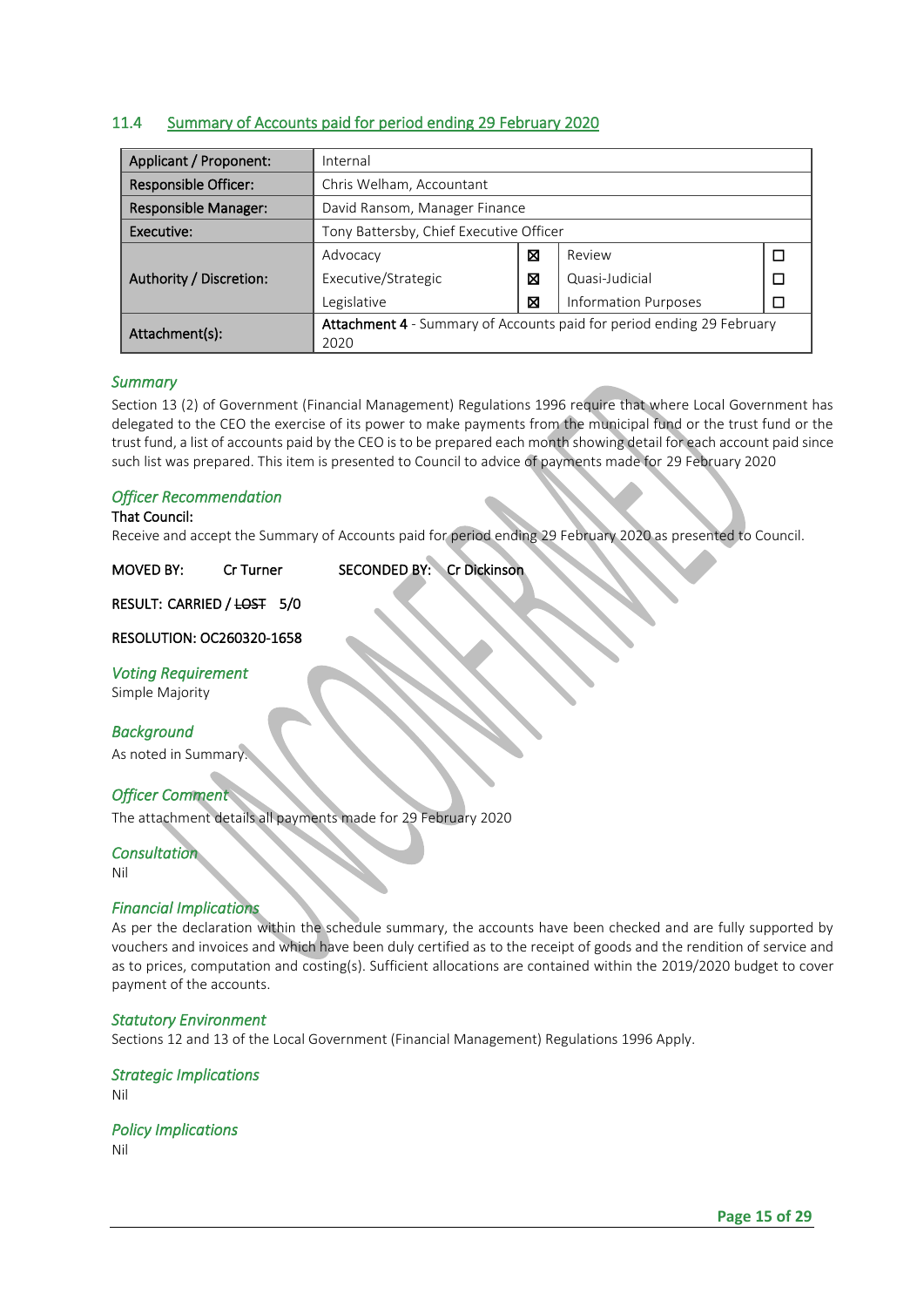#### <span id="page-15-0"></span>11.5 2019/2020 Budget Review

| <b>Applicant / Proponent:</b>  | Chris Welham, Accountant                                                      |   |                             |  |
|--------------------------------|-------------------------------------------------------------------------------|---|-----------------------------|--|
| Executive:                     | Tony Battersby, Chief Executive Officer                                       |   |                             |  |
|                                | ⊠<br>Review<br>Advocacy                                                       |   |                             |  |
| <b>Authority / Discretion:</b> | Executive/Strategic                                                           | ⊠ | Quasi-Judicial              |  |
|                                | Legislative                                                                   | ⊠ | <b>Information Purposes</b> |  |
| Attachment(s):                 | Appendices 1 to 6 (included in the Appendices of the Financial Statements for |   |                             |  |
|                                | the Period Ending 28 February 2020)                                           |   |                             |  |

#### *Purpose*

To consider and adopt the Budget Review as presented in the Statement of Financial Activity for the period 1 July 2019 to 29 February 2020.

#### *Officer Recommendation*

#### That Council:

Council adopt the budget review with the following variations for the period 1 July 2019 to 31 January 2020 and amend the budget accordingly:

| <b>Current Adopted Budgeted Closing Funds</b>                           | $\overline{\xi}$ |
|-------------------------------------------------------------------------|------------------|
| Variance between actual and budgeted opening funds                      | \$197,725        |
| <b>Operating Income</b>                                                 |                  |
| Increase in Casual Tipping Fees                                         | \$183,896        |
| Decrease in Disposals - City of Bunbury                                 | (\$42,670)       |
| Decrease in Disposals - Shire of Harvey                                 | (\$22,587)       |
| Increase in recycle Shop Income                                         | \$7,710          |
| Increase in Mulch Sales                                                 | \$5,400          |
| Decrease in Sales of Cardboard/Plastic Recycling                        | (\$25,000)       |
| Increase in Banksia Road Organics Tipping Fees                          | \$183,066        |
| Decrease in Interest Earnings                                           | ( \$29,066)      |
| Increase in Payroll Contributions                                       | \$10,000         |
| Increase in Container Deposit Scheme income                             | \$45,240         |
| Increase in Landfill Levy income                                        | \$113,628        |
| <b>Operating Expenditure</b>                                            |                  |
| Increase in Administration Employee Costs                               | ( \$5,500)       |
| Increase in Waste Education Operations Employee Costs                   | (\$4,500)        |
| Increase in Gatehouse Employee Costs                                    | (\$14,500)       |
| Increase in CDS Employee Costs                                          | (557,888)        |
| Increase in Skip Bin Recycling Employee Costs                           | ( \$30,000)      |
| Increase in Organics Employee Costs                                     | ( \$66,000)      |
| Increase in Software Licence and Support Costs                          | ( \$14, 968)     |
| Increase in Technical Services Costs                                    | (\$40,000)       |
| Increase in Organics Materials and Contracts Costs                      | ( \$30,000)      |
| Decrease in Skip Bin Recycling Operations Repairs and Maintenance Costs | \$15,000         |
| Decrease in Depreciation Expenditure                                    | \$27,804         |
| Increase in Landfill Levy Expenditure                                   | ( \$104, 538)    |
| Capital Expenditure                                                     |                  |
| Savings in cost of Environmental Offset Land                            | \$220,500        |
| Stanley Road Administration Complex                                     | ( \$136, 424)    |
| CDS Cash Room and Exit Door                                             | (\$18,000)       |
| Computer Equipment Upgrade                                              | ( \$12,631)      |
| Container Deposit Scheme Furniture & Equipment                          | ( \$14, 300)     |
| Grab Bucket for 4x4 Tractor                                             | ( \$8,435)       |
| Increased cost of John Deere 326E Skid Steer Loader                     | (\$10,346)       |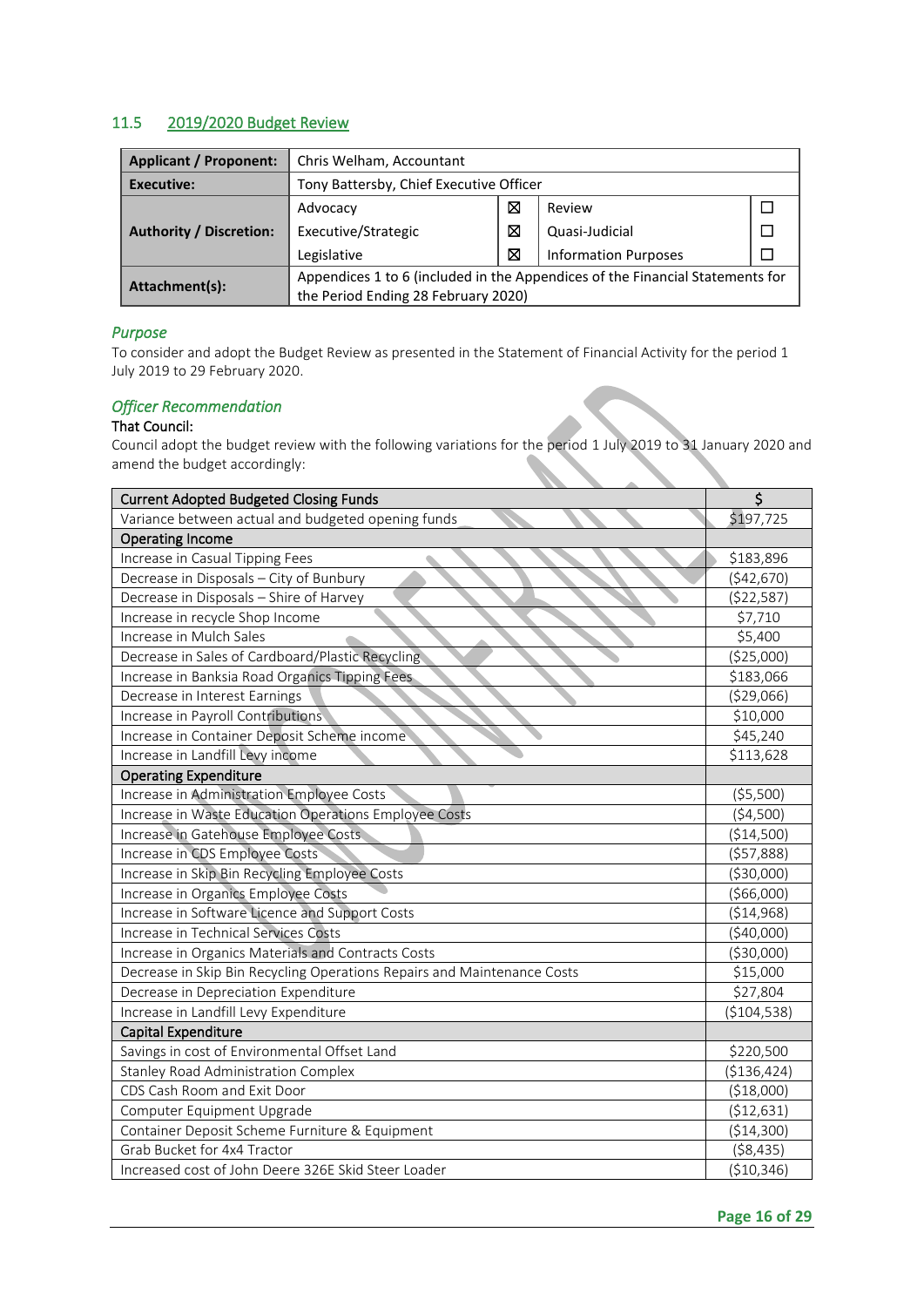| Savings on purchase of Toyota Hilux SR5 4 x 4 DSL D/C                                     | \$1,298       |
|-------------------------------------------------------------------------------------------|---------------|
| Container Deposit Scheme Infrastructure                                                   | (\$15,700)    |
| <b>Capital Revenue</b>                                                                    |               |
| Plain Breaker Bar (Shredder accessory)                                                    | \$15,500      |
| Reduction in trade-in value of Toyota Hilux                                               | (5909)        |
| <b>Transfers to or from Reserves</b>                                                      |               |
| Decrease in transfers from Plant & Infrastructure                                         | (54, 245)     |
| Decrease in transfer from Stanley Road Environmental Protection Cell Construction Reserve | ( \$220, 500) |
| Increase in transfers to Plant & Infrastructure Reserve                                   | \$4,550       |
| Increase in transfers to Site Post Closure Rehabilitation Reserve                         | \$6,320       |
| Decrease in transfers to Organics Processing Reserve                                      | (5153)        |
| Decrease in transfers to Stanley Road Environmental Protection Cell Construction Reserve  | (5465)        |
| <b>Deduct Non-Cash Items</b>                                                              | (555,804)     |
| Increase in Budget surplus closing Funds as at 30 June 2020                               | \$80,508      |

Due to the adjustments above the closing funds have increased by \$80,508 from \$152,853 to \$233,361

MOVED BY: Cr Miguel SECONDED BY: Cr Turner

RESULT: CARRIED / LOST 5/0

RESOLUTION: OC260320-1659

#### *Voting Requirement*

Absolute Majority

#### *Background*

A Statement of Financial Activity for the period ending 28 February 2020 incorporating year to date budget variations and forecasts to 30 June 2020 is presented for Council consideration. The Local Government (Financial Management) Regulations 1996, regulation 33A as amended, requires that local governments conduct a budget review between 1 January and 31 March in each financial year. A copy of the review and determination is to be provided to the Department of Local Government, Sport and Cultural Industries within 30 days of the adoption of the review.

#### *Summary*

The budget review has been prepared to include information required by the Local Government Act 1995, Local Government (Financial Management) Regulations 1996 and Australian Accounting Standards.

Council adopted the 2019/20 Budget on 27 June 2019 of \$9.4M, comprising \$5.5M capital works and \$3.9M in operating expenditure (excluding depreciation). Proposed changes to operating income and expenditure will decrease the Operating Deficit from \$423K to \$318K, a decrease of \$105K (mainly due to an increase in income of \$430K and an increase in expenditure of \$325K). Capital Expenditure will decrease by \$6K and Capital Income will increase by \$15K. The Opening Funds position also increased by \$198K which is the variance between actual and budgeted funds at 30 June 2019. There were also adjustments to Reserve funds as detailed in the report.

As a result of the above changes the budgeted closing funds as at 30 June 2020 will increase from a surplus of \$153K to a surplus of \$233K, an increase of \$80K.

The following supporting documents are attached for the period ending 29 February 2020:

- Statement of Comprehensive Income (**attached** at Appendix 1)
- Banksia Road Operations (**attached** at Appendix 2)
- Statement of Financial Activity (**attached** at Appendix 3)
- Capital Works Expenditure Summary (**attached** at Appendix 4)
- Balance Sheet Summary (**attached** at Appendix 5)
- Statement of Net Current Assets (**attached** at Appendix 6)

Features of the budget review include: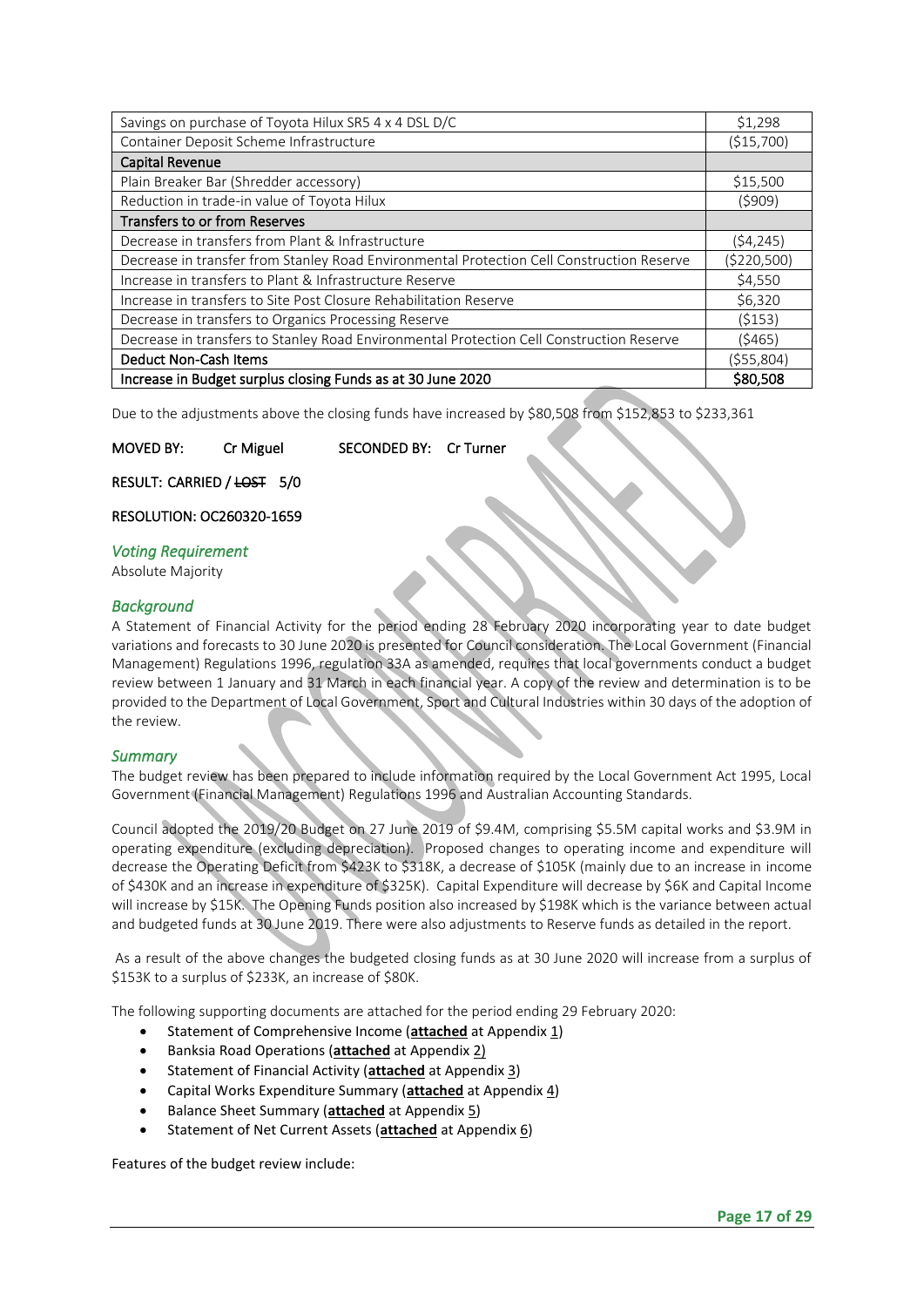| <b>Current Adopted Budgeted Closing Funds</b>                                                                                                                          | $\zeta$      |
|------------------------------------------------------------------------------------------------------------------------------------------------------------------------|--------------|
| Variance between actual and budgeted opening funds                                                                                                                     | \$197,725    |
| <b>Budget Review Changes:</b>                                                                                                                                          |              |
| <b>Operating Income</b>                                                                                                                                                | \$           |
| <b>Fees and Charges</b>                                                                                                                                                |              |
| Casual Tipping Fees Increase in Casual Tipping revenue mainly due to increased skip bin                                                                                |              |
| and other commercial waste being received                                                                                                                              | \$183,896    |
|                                                                                                                                                                        |              |
| Disposal - City of Bunbury Reduced income due to a reduction in commercial waste<br>received by the City.                                                              | (542, 670)   |
| Disposal -Shire of Harvey Reduced income due to diversion of waste for FOGO                                                                                            | (522, 587)   |
| Recycle Shop Income Increased income mainly due to increased media exposure.                                                                                           | \$7,710      |
| Mulch Sales Increased income mainly due to increased media exposure.                                                                                                   | \$5,400      |
| Cardboard/Plastic Recycling Reduced income due to contractor going out of business                                                                                     |              |
| and no other market for cardboard.                                                                                                                                     | (\$25,000)   |
| Banksia Road Organics Tipping Fees Increased income due to increased tonnages being                                                                                    |              |
| received from Capel FOGO and the Shire of Harvey and new customers expected from                                                                                       |              |
| Council's new decontamination unit at Banksia Road.                                                                                                                    | \$183,066    |
| <b>Interest Earnings</b>                                                                                                                                               |              |
| Reduced income due to estimated later timing of the receipt of Grant Funding (\$3.4M)                                                                                  |              |
| for the new lined cells.                                                                                                                                               | (529,066)    |
| Other Income                                                                                                                                                           |              |
| Payroll Contributions Increased income due to a wage subsidy being obtained for a                                                                                      |              |
| new staff member in the decontamination unit at Banksia Road.                                                                                                          | \$10,000     |
| Container Deposit Scheme (CDS) Increased income due to the commencement of CDS                                                                                         |              |
| operations by June 2020.                                                                                                                                               | \$45,240     |
| Landfill Levy Income Increased income due to an increase in skip bin tonnages and                                                                                      |              |
| other commercial waste being received from the Perth metropolitan area.                                                                                                | \$113,628    |
| <b>Operating Expenditure</b>                                                                                                                                           |              |
| <b>Employee Costs</b>                                                                                                                                                  |              |
| Administration OHS and skills training in accordance with Council Policies.                                                                                            | ( \$5,500)   |
| Waste Education Operations Uniforms (personal protective equipment and clothing)                                                                                       |              |
| for Waste Education Staff.                                                                                                                                             | ( \$4,500)   |
| Gatehouse OHS and skills training in accordance with Council Policies.                                                                                                 | (56,500)     |
| Gatehouse Uniforms (personal protective equipment and clothing) for all staff.                                                                                         |              |
|                                                                                                                                                                        | ( \$8,000)   |
| Container Deposit Scheme (CDS) Increased expenditure due to the commencement of<br>CDS operations by June 2020. This cost includes the cost of training new employees. |              |
| This operation is offset by CDS income (as above) and is expected to return a surplus in                                                                               |              |
| the 20/21 financial year.                                                                                                                                              | (557,888)    |
| Skip Bin Recycling Operations Increased expenditure due to increased bulk waste                                                                                        |              |
| entering the site and having to process waste via a seven-day operation.                                                                                               | ( \$30,000)  |
| Organics Expenditure Increased expenditure due to extra casual staff required for                                                                                      |              |
| decontamination at Banksia Road to prepare for new customers planning to buy 1,000                                                                                     |              |
| tonne of compost per month from March 2020. This cost is partly offset by the wages                                                                                    |              |
| subsidy as per "Payroll contributions" above.                                                                                                                          | (566,000)    |
| Skip Bin Recycling Operations Reduced expenditure due to lower than expected repairs                                                                                   |              |
| and maintenance costs for plant and vehicles                                                                                                                           | \$15,000     |
| <b>Materials and Contracts</b>                                                                                                                                         |              |
| Software Licences and Support Increased expenditure due to the urgent purchase of a                                                                                    |              |
| computer system upgrade and repairs, and in increase in the Mandalay technologies                                                                                      |              |
| annual licence fee.                                                                                                                                                    | ( \$14, 968) |
| Technical Services Increased expenditure due to increased consulting fees required for                                                                                 |              |
| the new lined cells, the organics relocation, site rehabilitation, and off-site                                                                                        |              |
| investigations.                                                                                                                                                        | (\$40,000)   |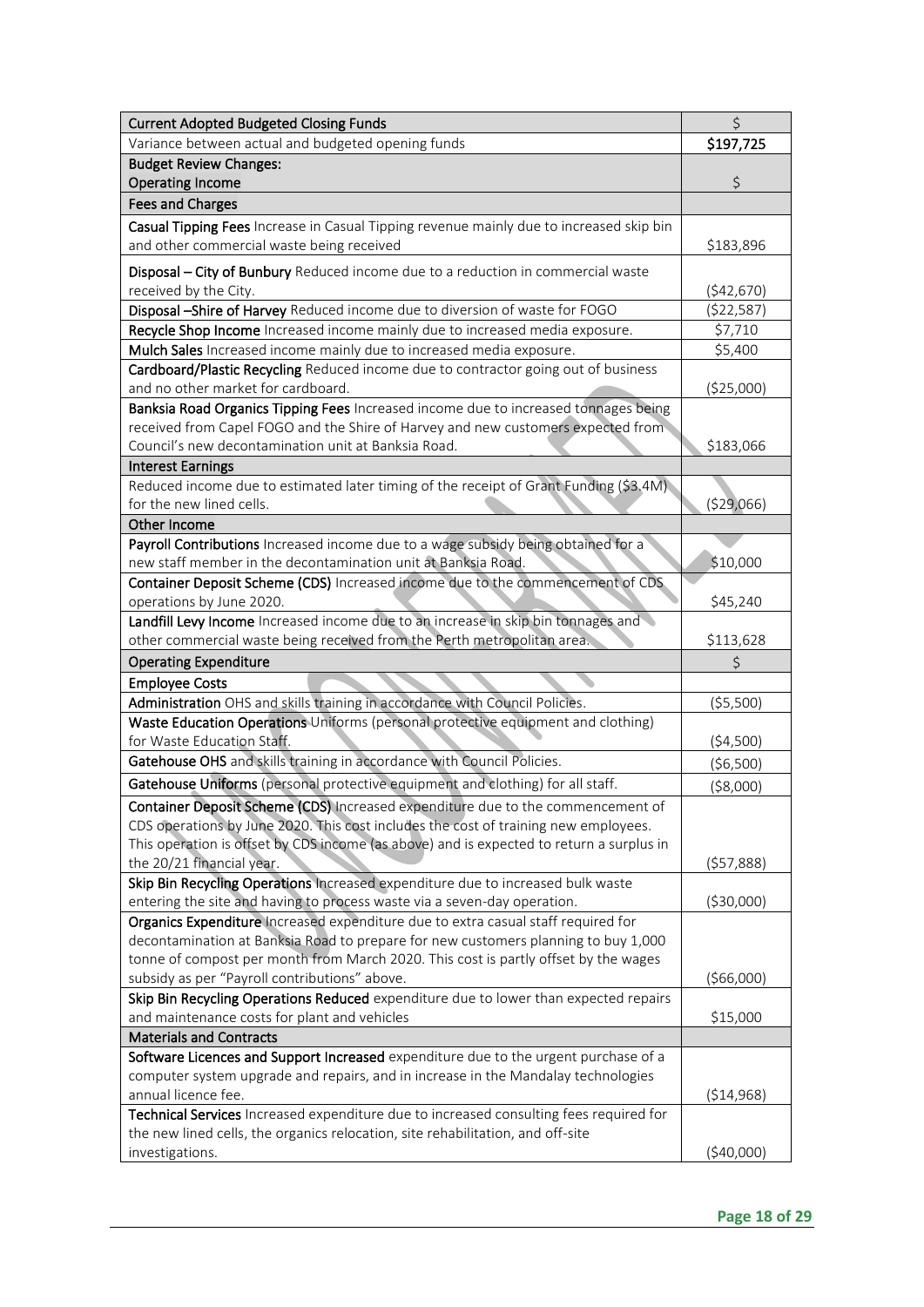| increased cost of the decontamination unit implementation, and urgent IT repairs at<br>Banksia Road.<br>( \$30,000)<br>Depreciation Reduced expenditure due to the timing of capital purchases being later<br>than the original forecast.<br>\$27,804<br><b>Other Expenditure</b><br>Landfill Levy Expenditure Increased expenditure due to an increase in skip bin and<br>other commercial waste being received from the Perth metropolitan area. This<br>expenditure is fully recouped from customers.<br>( \$104, 538)<br>Capital Expenditure<br>Land Reduced expenditure due to savings in the cost of environmental offset land.<br>\$220,500<br>Infrastructure Increased expenditure due to the cost of Stanley Road Administration<br>( \$136, 424)<br>Complex.<br>Buildings Purchase of a new transportable cash room and a new exit door in the<br>(\$18,000)<br>recycling shed.<br>Plant & Equipment Increased expenditure made up as follows: A new grab bucket was<br>(\$17,483)<br>purchased at a cost of \$8,435 for the 4 x 4 Tractor to be able to utilise to feed mulcher<br>with green waste and wood waste; and the tender accepted for the new John Deere<br>326E Skid Steer Loader was \$10,346 above budget. This was offset by a saving in the<br>purchase of the new Hilux (\$1,298).<br>Furniture & Equipment Increased expenditure due to the purchase of a Computer<br>(526, 931)<br>system Upgrade (\$12,631), and Furniture and Equipment for the setup of the<br>Container deposit Scheme (\$14,300).<br>Infrastructure Increased expenditure due to the cost of retaining wall, pavement,<br>signage etc. for the Container Deposit Scheme.<br>(\$15,700)<br>Capital Revenue<br>Increased income from sale of Plain Breaker Bar (Shredder accessory)<br>\$15,500<br>Reduction in trade-in value of Toyota Hilux SR5 4 x 4 DSL D/C<br>(5909)<br>Total Movement in Capital revenue and expenditure<br>\$48,553<br><b>Transfers to or from Reserves</b><br>Decrease in transfers from Plant & Infrastructure Reserve due to net savings in capital<br>purchases and trade-ins.<br>(54, 245)<br>Decrease in transfer from Stanley Road Environmental Protection Cell Construction<br>Reserve due to savings in the purchase of Environmental Offset Land<br>(\$220,500)<br>Increase in transfers to Plant & Infrastructure Reserve due to increased interest on<br>term deposits<br>\$4,550<br>Increase in transfers to Site Post Closure Rehabilitation Reserve due to increased<br>\$6,320<br>interest on term deposits<br>Decrease in transfers to Organics Processing Reserve due to decreased interest on<br>term deposits<br>( \$153)<br>Decrease in transfers to Stanley Road Environmental Protection Cell Construction<br>Reserve due to decreased interest on term deposits<br>(5465)<br>Deduct:<br>Depreciation saving due to asset revaluations and timing/deferment of capital<br>(\$27,804)<br>approvals. | Organics Expenditure Increased expenditure due to an increase in plant hours resulting |          |
|----------------------------------------------------------------------------------------------------------------------------------------------------------------------------------------------------------------------------------------------------------------------------------------------------------------------------------------------------------------------------------------------------------------------------------------------------------------------------------------------------------------------------------------------------------------------------------------------------------------------------------------------------------------------------------------------------------------------------------------------------------------------------------------------------------------------------------------------------------------------------------------------------------------------------------------------------------------------------------------------------------------------------------------------------------------------------------------------------------------------------------------------------------------------------------------------------------------------------------------------------------------------------------------------------------------------------------------------------------------------------------------------------------------------------------------------------------------------------------------------------------------------------------------------------------------------------------------------------------------------------------------------------------------------------------------------------------------------------------------------------------------------------------------------------------------------------------------------------------------------------------------------------------------------------------------------------------------------------------------------------------------------------------------------------------------------------------------------------------------------------------------------------------------------------------------------------------------------------------------------------------------------------------------------------------------------------------------------------------------------------------------------------------------------------------------------------------------------------------------------------------------------------------------------------------------------------------------------------------------------------------------------------------------------------------------------------------------------------------------------------------------------------------------------------------------------------------------------------------------------------------------------------------------------------------------------------|----------------------------------------------------------------------------------------|----------|
|                                                                                                                                                                                                                                                                                                                                                                                                                                                                                                                                                                                                                                                                                                                                                                                                                                                                                                                                                                                                                                                                                                                                                                                                                                                                                                                                                                                                                                                                                                                                                                                                                                                                                                                                                                                                                                                                                                                                                                                                                                                                                                                                                                                                                                                                                                                                                                                                                                                                                                                                                                                                                                                                                                                                                                                                                                                                                                                                                    | in higher maintenance costs resulting from increased organics tonnages received,       |          |
|                                                                                                                                                                                                                                                                                                                                                                                                                                                                                                                                                                                                                                                                                                                                                                                                                                                                                                                                                                                                                                                                                                                                                                                                                                                                                                                                                                                                                                                                                                                                                                                                                                                                                                                                                                                                                                                                                                                                                                                                                                                                                                                                                                                                                                                                                                                                                                                                                                                                                                                                                                                                                                                                                                                                                                                                                                                                                                                                                    |                                                                                        |          |
|                                                                                                                                                                                                                                                                                                                                                                                                                                                                                                                                                                                                                                                                                                                                                                                                                                                                                                                                                                                                                                                                                                                                                                                                                                                                                                                                                                                                                                                                                                                                                                                                                                                                                                                                                                                                                                                                                                                                                                                                                                                                                                                                                                                                                                                                                                                                                                                                                                                                                                                                                                                                                                                                                                                                                                                                                                                                                                                                                    |                                                                                        |          |
|                                                                                                                                                                                                                                                                                                                                                                                                                                                                                                                                                                                                                                                                                                                                                                                                                                                                                                                                                                                                                                                                                                                                                                                                                                                                                                                                                                                                                                                                                                                                                                                                                                                                                                                                                                                                                                                                                                                                                                                                                                                                                                                                                                                                                                                                                                                                                                                                                                                                                                                                                                                                                                                                                                                                                                                                                                                                                                                                                    |                                                                                        |          |
|                                                                                                                                                                                                                                                                                                                                                                                                                                                                                                                                                                                                                                                                                                                                                                                                                                                                                                                                                                                                                                                                                                                                                                                                                                                                                                                                                                                                                                                                                                                                                                                                                                                                                                                                                                                                                                                                                                                                                                                                                                                                                                                                                                                                                                                                                                                                                                                                                                                                                                                                                                                                                                                                                                                                                                                                                                                                                                                                                    |                                                                                        |          |
|                                                                                                                                                                                                                                                                                                                                                                                                                                                                                                                                                                                                                                                                                                                                                                                                                                                                                                                                                                                                                                                                                                                                                                                                                                                                                                                                                                                                                                                                                                                                                                                                                                                                                                                                                                                                                                                                                                                                                                                                                                                                                                                                                                                                                                                                                                                                                                                                                                                                                                                                                                                                                                                                                                                                                                                                                                                                                                                                                    |                                                                                        |          |
|                                                                                                                                                                                                                                                                                                                                                                                                                                                                                                                                                                                                                                                                                                                                                                                                                                                                                                                                                                                                                                                                                                                                                                                                                                                                                                                                                                                                                                                                                                                                                                                                                                                                                                                                                                                                                                                                                                                                                                                                                                                                                                                                                                                                                                                                                                                                                                                                                                                                                                                                                                                                                                                                                                                                                                                                                                                                                                                                                    |                                                                                        |          |
|                                                                                                                                                                                                                                                                                                                                                                                                                                                                                                                                                                                                                                                                                                                                                                                                                                                                                                                                                                                                                                                                                                                                                                                                                                                                                                                                                                                                                                                                                                                                                                                                                                                                                                                                                                                                                                                                                                                                                                                                                                                                                                                                                                                                                                                                                                                                                                                                                                                                                                                                                                                                                                                                                                                                                                                                                                                                                                                                                    |                                                                                        |          |
|                                                                                                                                                                                                                                                                                                                                                                                                                                                                                                                                                                                                                                                                                                                                                                                                                                                                                                                                                                                                                                                                                                                                                                                                                                                                                                                                                                                                                                                                                                                                                                                                                                                                                                                                                                                                                                                                                                                                                                                                                                                                                                                                                                                                                                                                                                                                                                                                                                                                                                                                                                                                                                                                                                                                                                                                                                                                                                                                                    |                                                                                        |          |
|                                                                                                                                                                                                                                                                                                                                                                                                                                                                                                                                                                                                                                                                                                                                                                                                                                                                                                                                                                                                                                                                                                                                                                                                                                                                                                                                                                                                                                                                                                                                                                                                                                                                                                                                                                                                                                                                                                                                                                                                                                                                                                                                                                                                                                                                                                                                                                                                                                                                                                                                                                                                                                                                                                                                                                                                                                                                                                                                                    |                                                                                        |          |
|                                                                                                                                                                                                                                                                                                                                                                                                                                                                                                                                                                                                                                                                                                                                                                                                                                                                                                                                                                                                                                                                                                                                                                                                                                                                                                                                                                                                                                                                                                                                                                                                                                                                                                                                                                                                                                                                                                                                                                                                                                                                                                                                                                                                                                                                                                                                                                                                                                                                                                                                                                                                                                                                                                                                                                                                                                                                                                                                                    |                                                                                        |          |
|                                                                                                                                                                                                                                                                                                                                                                                                                                                                                                                                                                                                                                                                                                                                                                                                                                                                                                                                                                                                                                                                                                                                                                                                                                                                                                                                                                                                                                                                                                                                                                                                                                                                                                                                                                                                                                                                                                                                                                                                                                                                                                                                                                                                                                                                                                                                                                                                                                                                                                                                                                                                                                                                                                                                                                                                                                                                                                                                                    |                                                                                        |          |
|                                                                                                                                                                                                                                                                                                                                                                                                                                                                                                                                                                                                                                                                                                                                                                                                                                                                                                                                                                                                                                                                                                                                                                                                                                                                                                                                                                                                                                                                                                                                                                                                                                                                                                                                                                                                                                                                                                                                                                                                                                                                                                                                                                                                                                                                                                                                                                                                                                                                                                                                                                                                                                                                                                                                                                                                                                                                                                                                                    |                                                                                        |          |
|                                                                                                                                                                                                                                                                                                                                                                                                                                                                                                                                                                                                                                                                                                                                                                                                                                                                                                                                                                                                                                                                                                                                                                                                                                                                                                                                                                                                                                                                                                                                                                                                                                                                                                                                                                                                                                                                                                                                                                                                                                                                                                                                                                                                                                                                                                                                                                                                                                                                                                                                                                                                                                                                                                                                                                                                                                                                                                                                                    |                                                                                        |          |
|                                                                                                                                                                                                                                                                                                                                                                                                                                                                                                                                                                                                                                                                                                                                                                                                                                                                                                                                                                                                                                                                                                                                                                                                                                                                                                                                                                                                                                                                                                                                                                                                                                                                                                                                                                                                                                                                                                                                                                                                                                                                                                                                                                                                                                                                                                                                                                                                                                                                                                                                                                                                                                                                                                                                                                                                                                                                                                                                                    |                                                                                        |          |
|                                                                                                                                                                                                                                                                                                                                                                                                                                                                                                                                                                                                                                                                                                                                                                                                                                                                                                                                                                                                                                                                                                                                                                                                                                                                                                                                                                                                                                                                                                                                                                                                                                                                                                                                                                                                                                                                                                                                                                                                                                                                                                                                                                                                                                                                                                                                                                                                                                                                                                                                                                                                                                                                                                                                                                                                                                                                                                                                                    |                                                                                        |          |
|                                                                                                                                                                                                                                                                                                                                                                                                                                                                                                                                                                                                                                                                                                                                                                                                                                                                                                                                                                                                                                                                                                                                                                                                                                                                                                                                                                                                                                                                                                                                                                                                                                                                                                                                                                                                                                                                                                                                                                                                                                                                                                                                                                                                                                                                                                                                                                                                                                                                                                                                                                                                                                                                                                                                                                                                                                                                                                                                                    |                                                                                        |          |
|                                                                                                                                                                                                                                                                                                                                                                                                                                                                                                                                                                                                                                                                                                                                                                                                                                                                                                                                                                                                                                                                                                                                                                                                                                                                                                                                                                                                                                                                                                                                                                                                                                                                                                                                                                                                                                                                                                                                                                                                                                                                                                                                                                                                                                                                                                                                                                                                                                                                                                                                                                                                                                                                                                                                                                                                                                                                                                                                                    |                                                                                        |          |
|                                                                                                                                                                                                                                                                                                                                                                                                                                                                                                                                                                                                                                                                                                                                                                                                                                                                                                                                                                                                                                                                                                                                                                                                                                                                                                                                                                                                                                                                                                                                                                                                                                                                                                                                                                                                                                                                                                                                                                                                                                                                                                                                                                                                                                                                                                                                                                                                                                                                                                                                                                                                                                                                                                                                                                                                                                                                                                                                                    |                                                                                        |          |
|                                                                                                                                                                                                                                                                                                                                                                                                                                                                                                                                                                                                                                                                                                                                                                                                                                                                                                                                                                                                                                                                                                                                                                                                                                                                                                                                                                                                                                                                                                                                                                                                                                                                                                                                                                                                                                                                                                                                                                                                                                                                                                                                                                                                                                                                                                                                                                                                                                                                                                                                                                                                                                                                                                                                                                                                                                                                                                                                                    |                                                                                        |          |
|                                                                                                                                                                                                                                                                                                                                                                                                                                                                                                                                                                                                                                                                                                                                                                                                                                                                                                                                                                                                                                                                                                                                                                                                                                                                                                                                                                                                                                                                                                                                                                                                                                                                                                                                                                                                                                                                                                                                                                                                                                                                                                                                                                                                                                                                                                                                                                                                                                                                                                                                                                                                                                                                                                                                                                                                                                                                                                                                                    |                                                                                        |          |
|                                                                                                                                                                                                                                                                                                                                                                                                                                                                                                                                                                                                                                                                                                                                                                                                                                                                                                                                                                                                                                                                                                                                                                                                                                                                                                                                                                                                                                                                                                                                                                                                                                                                                                                                                                                                                                                                                                                                                                                                                                                                                                                                                                                                                                                                                                                                                                                                                                                                                                                                                                                                                                                                                                                                                                                                                                                                                                                                                    |                                                                                        |          |
|                                                                                                                                                                                                                                                                                                                                                                                                                                                                                                                                                                                                                                                                                                                                                                                                                                                                                                                                                                                                                                                                                                                                                                                                                                                                                                                                                                                                                                                                                                                                                                                                                                                                                                                                                                                                                                                                                                                                                                                                                                                                                                                                                                                                                                                                                                                                                                                                                                                                                                                                                                                                                                                                                                                                                                                                                                                                                                                                                    |                                                                                        |          |
|                                                                                                                                                                                                                                                                                                                                                                                                                                                                                                                                                                                                                                                                                                                                                                                                                                                                                                                                                                                                                                                                                                                                                                                                                                                                                                                                                                                                                                                                                                                                                                                                                                                                                                                                                                                                                                                                                                                                                                                                                                                                                                                                                                                                                                                                                                                                                                                                                                                                                                                                                                                                                                                                                                                                                                                                                                                                                                                                                    |                                                                                        |          |
|                                                                                                                                                                                                                                                                                                                                                                                                                                                                                                                                                                                                                                                                                                                                                                                                                                                                                                                                                                                                                                                                                                                                                                                                                                                                                                                                                                                                                                                                                                                                                                                                                                                                                                                                                                                                                                                                                                                                                                                                                                                                                                                                                                                                                                                                                                                                                                                                                                                                                                                                                                                                                                                                                                                                                                                                                                                                                                                                                    |                                                                                        |          |
|                                                                                                                                                                                                                                                                                                                                                                                                                                                                                                                                                                                                                                                                                                                                                                                                                                                                                                                                                                                                                                                                                                                                                                                                                                                                                                                                                                                                                                                                                                                                                                                                                                                                                                                                                                                                                                                                                                                                                                                                                                                                                                                                                                                                                                                                                                                                                                                                                                                                                                                                                                                                                                                                                                                                                                                                                                                                                                                                                    |                                                                                        |          |
|                                                                                                                                                                                                                                                                                                                                                                                                                                                                                                                                                                                                                                                                                                                                                                                                                                                                                                                                                                                                                                                                                                                                                                                                                                                                                                                                                                                                                                                                                                                                                                                                                                                                                                                                                                                                                                                                                                                                                                                                                                                                                                                                                                                                                                                                                                                                                                                                                                                                                                                                                                                                                                                                                                                                                                                                                                                                                                                                                    |                                                                                        |          |
|                                                                                                                                                                                                                                                                                                                                                                                                                                                                                                                                                                                                                                                                                                                                                                                                                                                                                                                                                                                                                                                                                                                                                                                                                                                                                                                                                                                                                                                                                                                                                                                                                                                                                                                                                                                                                                                                                                                                                                                                                                                                                                                                                                                                                                                                                                                                                                                                                                                                                                                                                                                                                                                                                                                                                                                                                                                                                                                                                    |                                                                                        |          |
|                                                                                                                                                                                                                                                                                                                                                                                                                                                                                                                                                                                                                                                                                                                                                                                                                                                                                                                                                                                                                                                                                                                                                                                                                                                                                                                                                                                                                                                                                                                                                                                                                                                                                                                                                                                                                                                                                                                                                                                                                                                                                                                                                                                                                                                                                                                                                                                                                                                                                                                                                                                                                                                                                                                                                                                                                                                                                                                                                    |                                                                                        |          |
|                                                                                                                                                                                                                                                                                                                                                                                                                                                                                                                                                                                                                                                                                                                                                                                                                                                                                                                                                                                                                                                                                                                                                                                                                                                                                                                                                                                                                                                                                                                                                                                                                                                                                                                                                                                                                                                                                                                                                                                                                                                                                                                                                                                                                                                                                                                                                                                                                                                                                                                                                                                                                                                                                                                                                                                                                                                                                                                                                    |                                                                                        |          |
|                                                                                                                                                                                                                                                                                                                                                                                                                                                                                                                                                                                                                                                                                                                                                                                                                                                                                                                                                                                                                                                                                                                                                                                                                                                                                                                                                                                                                                                                                                                                                                                                                                                                                                                                                                                                                                                                                                                                                                                                                                                                                                                                                                                                                                                                                                                                                                                                                                                                                                                                                                                                                                                                                                                                                                                                                                                                                                                                                    |                                                                                        |          |
|                                                                                                                                                                                                                                                                                                                                                                                                                                                                                                                                                                                                                                                                                                                                                                                                                                                                                                                                                                                                                                                                                                                                                                                                                                                                                                                                                                                                                                                                                                                                                                                                                                                                                                                                                                                                                                                                                                                                                                                                                                                                                                                                                                                                                                                                                                                                                                                                                                                                                                                                                                                                                                                                                                                                                                                                                                                                                                                                                    |                                                                                        |          |
|                                                                                                                                                                                                                                                                                                                                                                                                                                                                                                                                                                                                                                                                                                                                                                                                                                                                                                                                                                                                                                                                                                                                                                                                                                                                                                                                                                                                                                                                                                                                                                                                                                                                                                                                                                                                                                                                                                                                                                                                                                                                                                                                                                                                                                                                                                                                                                                                                                                                                                                                                                                                                                                                                                                                                                                                                                                                                                                                                    |                                                                                        |          |
|                                                                                                                                                                                                                                                                                                                                                                                                                                                                                                                                                                                                                                                                                                                                                                                                                                                                                                                                                                                                                                                                                                                                                                                                                                                                                                                                                                                                                                                                                                                                                                                                                                                                                                                                                                                                                                                                                                                                                                                                                                                                                                                                                                                                                                                                                                                                                                                                                                                                                                                                                                                                                                                                                                                                                                                                                                                                                                                                                    |                                                                                        |          |
|                                                                                                                                                                                                                                                                                                                                                                                                                                                                                                                                                                                                                                                                                                                                                                                                                                                                                                                                                                                                                                                                                                                                                                                                                                                                                                                                                                                                                                                                                                                                                                                                                                                                                                                                                                                                                                                                                                                                                                                                                                                                                                                                                                                                                                                                                                                                                                                                                                                                                                                                                                                                                                                                                                                                                                                                                                                                                                                                                    |                                                                                        |          |
|                                                                                                                                                                                                                                                                                                                                                                                                                                                                                                                                                                                                                                                                                                                                                                                                                                                                                                                                                                                                                                                                                                                                                                                                                                                                                                                                                                                                                                                                                                                                                                                                                                                                                                                                                                                                                                                                                                                                                                                                                                                                                                                                                                                                                                                                                                                                                                                                                                                                                                                                                                                                                                                                                                                                                                                                                                                                                                                                                    |                                                                                        |          |
|                                                                                                                                                                                                                                                                                                                                                                                                                                                                                                                                                                                                                                                                                                                                                                                                                                                                                                                                                                                                                                                                                                                                                                                                                                                                                                                                                                                                                                                                                                                                                                                                                                                                                                                                                                                                                                                                                                                                                                                                                                                                                                                                                                                                                                                                                                                                                                                                                                                                                                                                                                                                                                                                                                                                                                                                                                                                                                                                                    |                                                                                        |          |
|                                                                                                                                                                                                                                                                                                                                                                                                                                                                                                                                                                                                                                                                                                                                                                                                                                                                                                                                                                                                                                                                                                                                                                                                                                                                                                                                                                                                                                                                                                                                                                                                                                                                                                                                                                                                                                                                                                                                                                                                                                                                                                                                                                                                                                                                                                                                                                                                                                                                                                                                                                                                                                                                                                                                                                                                                                                                                                                                                    |                                                                                        |          |
|                                                                                                                                                                                                                                                                                                                                                                                                                                                                                                                                                                                                                                                                                                                                                                                                                                                                                                                                                                                                                                                                                                                                                                                                                                                                                                                                                                                                                                                                                                                                                                                                                                                                                                                                                                                                                                                                                                                                                                                                                                                                                                                                                                                                                                                                                                                                                                                                                                                                                                                                                                                                                                                                                                                                                                                                                                                                                                                                                    |                                                                                        |          |
|                                                                                                                                                                                                                                                                                                                                                                                                                                                                                                                                                                                                                                                                                                                                                                                                                                                                                                                                                                                                                                                                                                                                                                                                                                                                                                                                                                                                                                                                                                                                                                                                                                                                                                                                                                                                                                                                                                                                                                                                                                                                                                                                                                                                                                                                                                                                                                                                                                                                                                                                                                                                                                                                                                                                                                                                                                                                                                                                                    |                                                                                        |          |
|                                                                                                                                                                                                                                                                                                                                                                                                                                                                                                                                                                                                                                                                                                                                                                                                                                                                                                                                                                                                                                                                                                                                                                                                                                                                                                                                                                                                                                                                                                                                                                                                                                                                                                                                                                                                                                                                                                                                                                                                                                                                                                                                                                                                                                                                                                                                                                                                                                                                                                                                                                                                                                                                                                                                                                                                                                                                                                                                                    |                                                                                        |          |
|                                                                                                                                                                                                                                                                                                                                                                                                                                                                                                                                                                                                                                                                                                                                                                                                                                                                                                                                                                                                                                                                                                                                                                                                                                                                                                                                                                                                                                                                                                                                                                                                                                                                                                                                                                                                                                                                                                                                                                                                                                                                                                                                                                                                                                                                                                                                                                                                                                                                                                                                                                                                                                                                                                                                                                                                                                                                                                                                                    |                                                                                        |          |
|                                                                                                                                                                                                                                                                                                                                                                                                                                                                                                                                                                                                                                                                                                                                                                                                                                                                                                                                                                                                                                                                                                                                                                                                                                                                                                                                                                                                                                                                                                                                                                                                                                                                                                                                                                                                                                                                                                                                                                                                                                                                                                                                                                                                                                                                                                                                                                                                                                                                                                                                                                                                                                                                                                                                                                                                                                                                                                                                                    |                                                                                        |          |
|                                                                                                                                                                                                                                                                                                                                                                                                                                                                                                                                                                                                                                                                                                                                                                                                                                                                                                                                                                                                                                                                                                                                                                                                                                                                                                                                                                                                                                                                                                                                                                                                                                                                                                                                                                                                                                                                                                                                                                                                                                                                                                                                                                                                                                                                                                                                                                                                                                                                                                                                                                                                                                                                                                                                                                                                                                                                                                                                                    | Increase in Budget surplus closing Funds as at 30 June 2020                            | \$80,508 |

Due to the adjustments above the closing funds have increased by \$80,508 from \$152,853 to \$233,361.

# *Consultation*

Tony Battersby - Chief Executive Officer.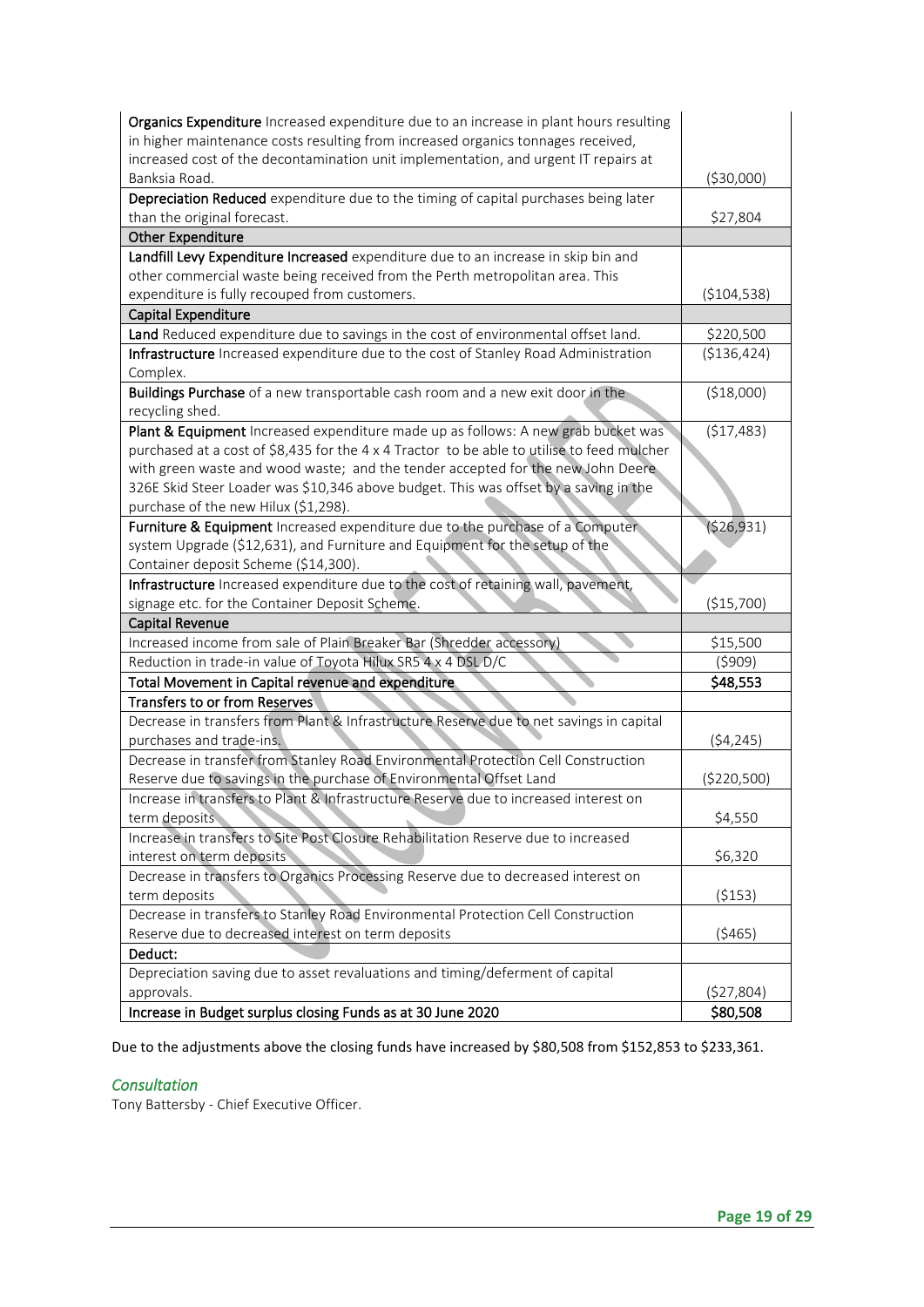#### *Statutory Environment*

Regulation 33A of the *Local Government (Financial Management) Regulations 1996* requires:

- (1) Between 1 January and 31 March in each year a local government is to carry out a review of its annual budget for that year.
- (2) Within 30 days after a review of the annual budget of a local government is carried out it is to be submitted to the council.
- (3) A council is to consider a review submitted to it and is to determine\* whether or not to adopt the review, any parts of the review or any recommendations made in the review.

*\*Absolute majority required.*

(4) Within 30 days after a council has made a determination, a copy of the review and determination is to be provided to the Department.

#### *Policy Implications*

None.

#### *Financial Implications*

Specific financial implications are as outlined in this report.

#### *Comment*

The closing funds remain in surplus as a result of this budget review with an increase of \$80,508. Estimated closing surplus is now \$233,361.

#### *Consultation*

Tony Battersby - Chief Executive Officer.

#### *Statutory Environment*

Regulation 33A of the *Local Government (Financial Management) Regulations 1996* requires:

- (1) Between 1 January and 31 March in each year a local government is to carry out a review of its annual budget for that year.
- (2) Within 30 days after a review of the annual budget of a local government is carried out it is to be submitted to the council.
- (3) A council is to consider a review submitted to it and is to determine\* whether or not to adopt the review, any parts of the review or any recommendations made in the review. *\*Absolute majority required.*
- (4) Within 30 days after a council has made a determination, a copy of the review and determination is to be provided to the Department.

*Policy Implications* 

Nil

#### *Financial Implications*

Specific financial implications are as outlined in this report.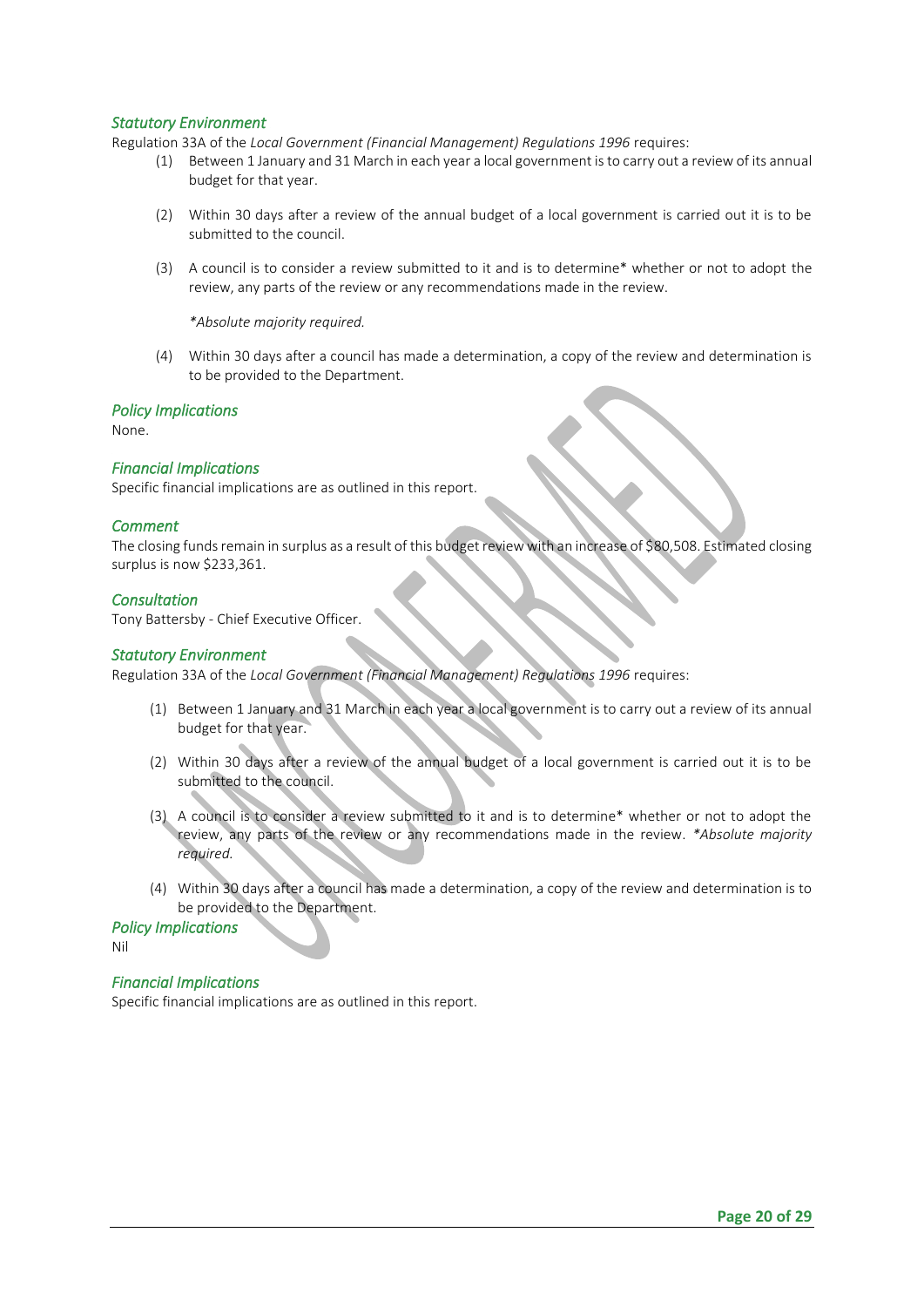### <span id="page-20-0"></span>11.6 Draft Compliance Audit Return 2019

| Applicant / Proponent:      | Internal                                          |   |                             |  |
|-----------------------------|---------------------------------------------------|---|-----------------------------|--|
| <b>Responsible Officer:</b> | Tony Battersby, Chief Executive Officer           |   |                             |  |
| <b>Responsible Manager:</b> |                                                   |   |                             |  |
| Executive:                  | Tony Battersby, Chief Executive Officer           |   |                             |  |
|                             | Review<br>⊠<br>Advocacy                           |   |                             |  |
| Authority / Discretion:     | Executive/Strategic<br>Quasi-Judicial<br>⊠        |   |                             |  |
|                             | Legislative                                       | ⊠ | <b>Information Purposes</b> |  |
| Attachment(s):              | Attachment 5 - DRAFT Compliance Audit Return 2019 |   |                             |  |

#### *Précis*

Regulation 14 of the Local Government (Audit) Regulations 1996 requires that a local government carry out a compliance audit for the period 1 January to 31 December of each year. This report is presented to Council for consideration of the Compliance Audit for the period 1 January 2019 to 31 December 2019.

#### *Officer Recommendation*

#### That Council:

Receive and accept the Compliance Audit Return 2019 as present to Council and that Council request the Chief Executive Officer and Chairperson to sign the Compliance Audit Return and forward the return to the Department of Local Government.

MOVED BY: Cr Turner SECONDED BY: Cr Dickinson

RESULT: CARRIED / LOST 5/0

#### RESOLUTION: OC260320-1660

#### *Voting Requirement*

Simple Majority

#### *Background*

Regulation 14 of the Local Government (Audit) Regulations 1996 requires that a local government carry out a compliance audit for the period 1 January to 31 December of each year. After carrying out a Compliance Audit the local government is to prepare Compliance Audit Return (CAR) in a form approved by the Minister.

The CAR is required to be submitted to the Executive Director by 31 March of each year. The form of CAR approved by the Minister for the 2018 CAR is via completion of an online form on the Department of Local Government and Regional Developments (DLGRD) website. The CEO has completed the return (Attachment 11.5A) and the report is provided for Council's information.

#### *Officer Comment*

Notes are included in the attached Compliance Audit Return. *Consultation*  Nil

#### *Financial Implications*

Nil

#### *Statutory Environment*

Regulation 14 of the Local Government (Audit) Regulations 1996 apply require the Local Government to complete a Compliance Audit Return each year.

#### *Strategic Implications*

Nil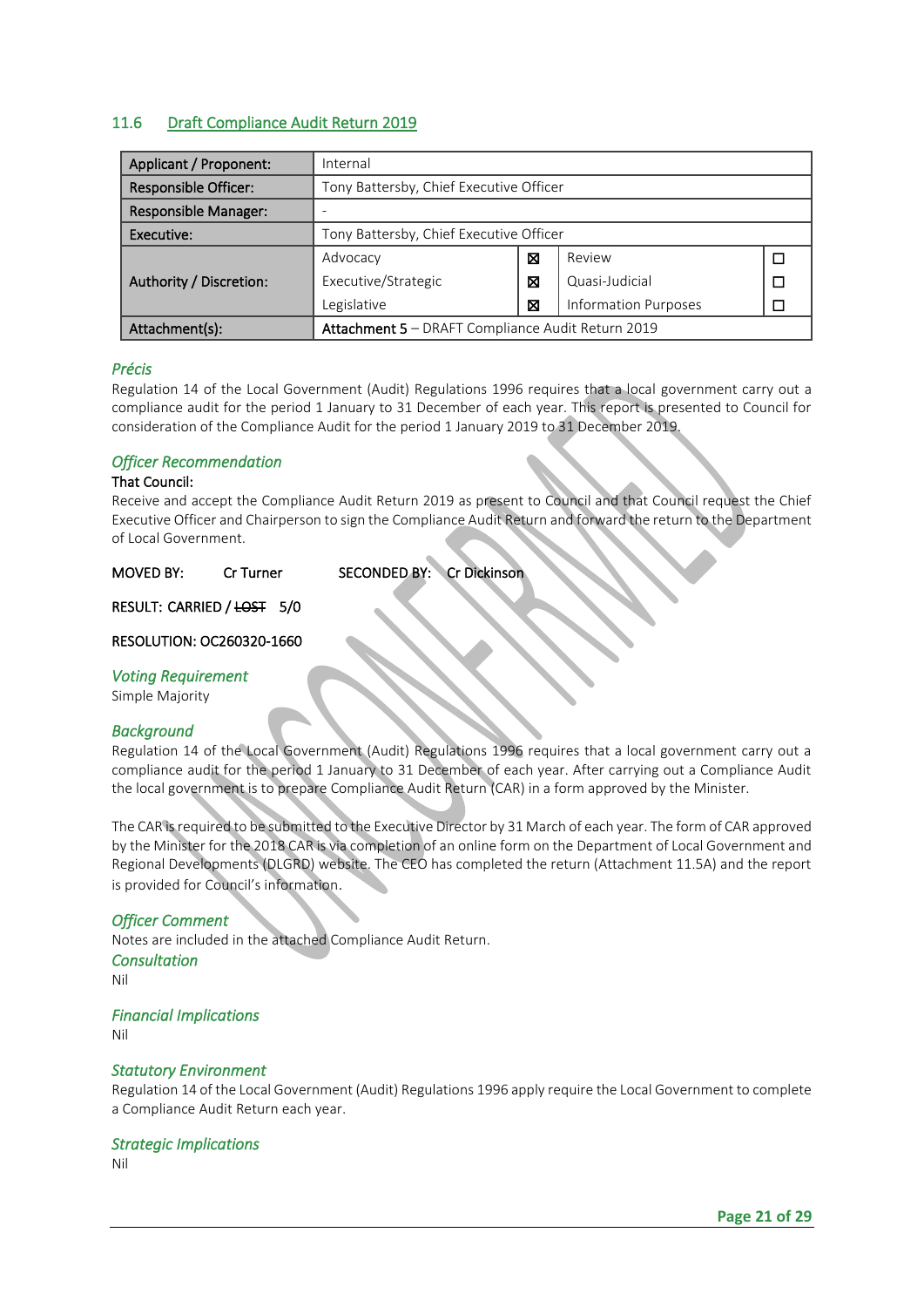*Policy Implications* 

Nil

# <span id="page-21-0"></span>11.7 Capping Works (Phase 2) Stanley Road Waste Management Facility – RFT1920-0001

| Applicant / Proponent:      | Internal                                                     |             |                             |  |
|-----------------------------|--------------------------------------------------------------|-------------|-----------------------------|--|
| <b>Responsible Officer:</b> | Tony Battersby, Chief Executive Officer                      |             |                             |  |
| <b>Responsible Manager:</b> |                                                              |             |                             |  |
| Executive:                  | Tony Battersby, Chief Executive Officer                      |             |                             |  |
|                             | Advocacy                                                     | Review<br>X |                             |  |
| Authority / Discretion:     | Executive/Strategic<br>Quasi-Judicial<br>⊠                   |             |                             |  |
|                             | Legislative                                                  | X           | <b>Information Purposes</b> |  |
| Attachment(s):              | Attachment 6 - Evaluation Report "CONFIDENTIAL" RFT1920-0001 |             |                             |  |

#### *Précis*

This item is presented to Council for Council to consider the approval of funds for construction of civil works for the construction of Phase 2 Capping Works at Stanley Road Waste Management Facility, Wellesley. The works to be carried out under Tender Specification include, but are not limited to the following:

- Preparation of 'Principal placed' 300mm sand layer subgrade to receive capping system; and
- Installation of capping system comprising:
	- 1.5mm LLDPE double textured geomembrane liner (LLDPE); and
		- ➢ Surface water drainage geocomposite (geonet).

#### *Officer Recommendation*

#### That Council:

Accept the Recommendations as per the Evaluation Report Confidential RFT 1920-0001 Capping Works (Phase 2) at Stanley Road Waste Management Facility, Wellesley.

MOVED BY: Cr Turner SECONDED BY: Cr Dickinson

RESULT: CARRIED / LOST 5/0

RESOLUTION: OC260320-1661

#### *Voting Requirement*

Simple Majority

#### *Background*

Tender documents were prepared in conjunction with Talis Consultants Pty Ltd and advertised in the "West Australian" newspaper on Wednesday, 5 February 2020 and in the "South Western Times" newspaper on Thursday, 6 February 2020 and placed on the BHRC Website.

Tenders closed at 4:00pm on Wednesday, 4 March 2020. Tenders received were opened by the BHRC Chief Executive Officer – Tony Battersby and the BHRC Administration Officer – Taryn York. Officers conducted an intense review on all tenders submitted and are confident with their evaluations and recommendations.

A total of nine (9) companies requested copies of the tender documents and at closing, four (4) responses were received, as follows:

- 1. Earthmac Pty Ltd PO Box 30, Donnybrook WA 6236; and
- 2. Geographe Civil Pty Ltd 11 Hensen Street, Davenport WA 6230; and
- 3. Rapid Dam Contractors Pty Ltd 577 Bickley Road, Maddington WA 6109; and
- 4. Raubex Construction Pty Ltd 73-75 Dowd Street, Welshpool WA 6106.

An evaluation panel, comprising of the BHRC Chief Executive Officer – Tony Battersby, BHRC Supervisor – Jai Pearce and Lee Miller – Senior Waste Consultant (Talis Consultants) assessed the tender responses.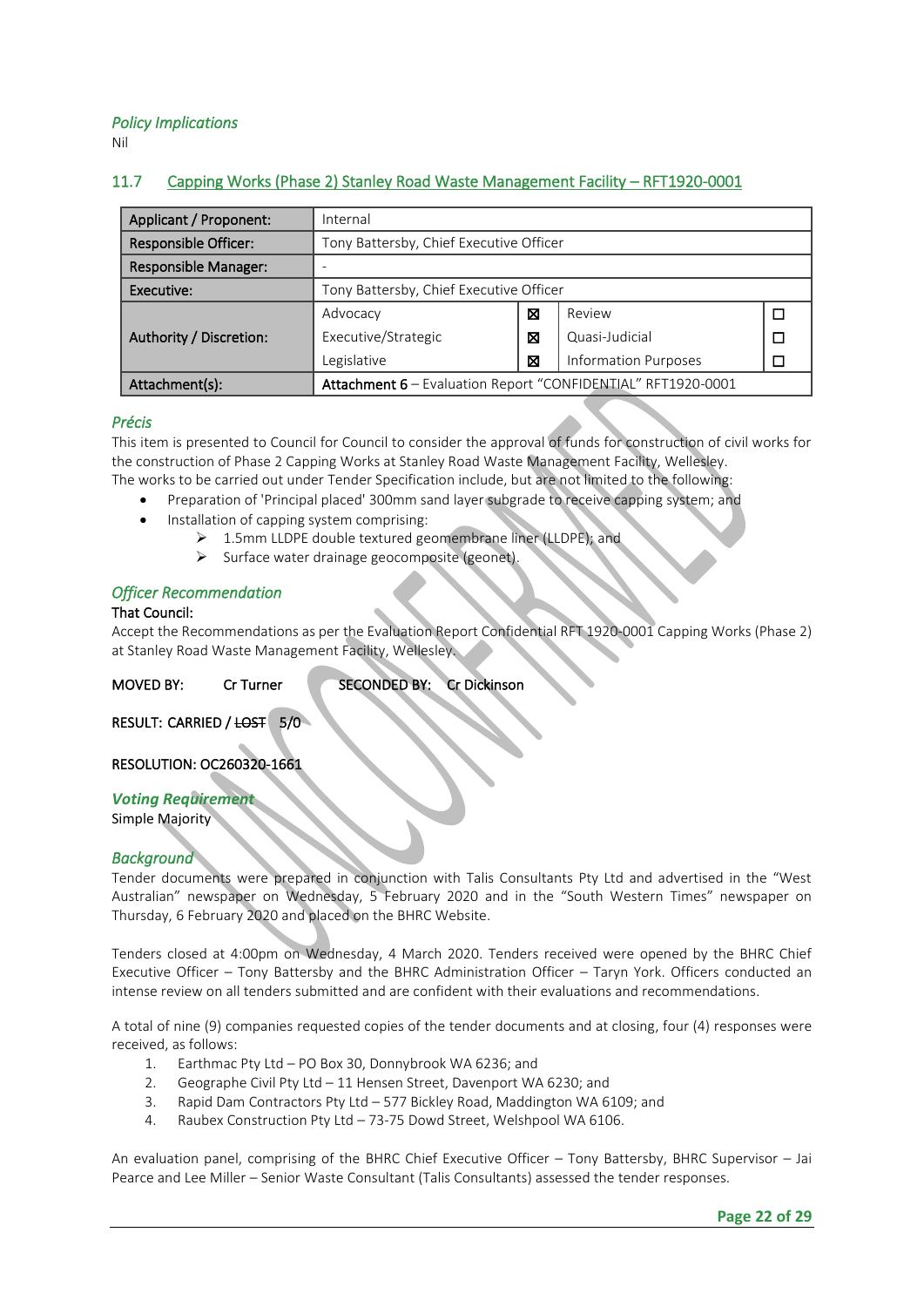The tenders were evaluated using the following criteria:

- Compliance
- Qualitative
- Price

#### *Compliance Criteria*

The following compliance criteria were used to assess the tenders:

- a) Has the Form of Tender been signed yes/no
- b) Is the Price Schedule Completed yes/no
- c) Is a clear legal entity identified? Check for validity. (ASIC check of ABN) yes/no
- d) Is it an alternate tender yes/no
- e) Acceptance of terms and conditions of contract and scopes yes/no
- f) Do they comply with the Condition of Tendering yes/no

#### *Qualitative Criteria*

The following Qualitative Criteria were used to assess the tenders: Weighting

- a) Relevant experience 5
- b) Key personnel, skills and experience 5
- c) Tenderer's resources 5
- d) Demonstrated understanding 5

#### *Price*

Evaluation of the tender prices (and ranking) has been assessed but because the results are "commercial in confidence" details are listed in a Confidential Report that has been circulated to members under separate cover.

#### *Strategic and/or Regional Outcomes*

Refer to the Bunbury-Harvey Regional Council Strategic Community Plan 2016.

#### *Accountability*

For ensuring the collection and management of solid waste and recovered materials in an environmentally sound manner and in accordance with regulatory requirements and the Department of Environment Licence conditions.

#### *Analysis of Financial and Budget Implications*

The tendered lump sum amount submitted by the recommended Contractor is within the available budget.

#### *Council Officer Consultation*

All members of the evaluation panel have signed a confidentiality and impartiality agreement.

#### *Council Policy Compliance*

The tender process complies with the requirements of the BHRC Purchasing Policy and Delegated Authority Sec 2 – Power to Accept Tender.

#### *Legislative Compliance*

All members of the evaluation panel have signed a confidentiality and impartiality agreement. Advertising and processing of tenders was conducted in accordance with the Local Government (Function and General) Regulations 1996, Part 4 "Tenders for Providing Goods or Services".

#### *Delegation of Authority*

The total costs of this contract exceed \$100,000. Therefore, it has been dealt with in accordance with Local Government (Functions and General) Regulations 1996 (Part 4 - Tenders for Providing Goods or Services).

#### *Relevant Precedents*

Council has dealt with all tenders previously called.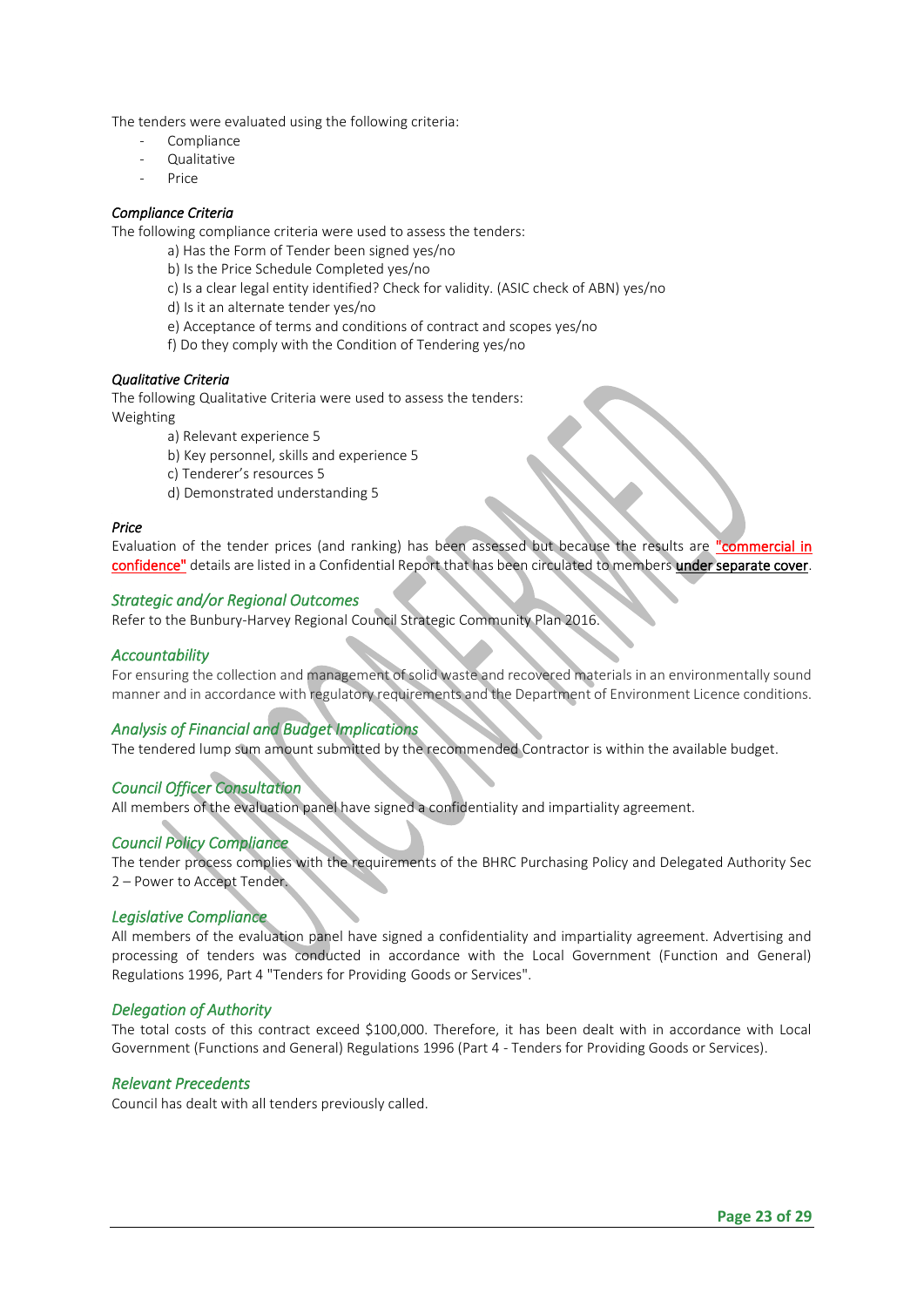#### <span id="page-23-0"></span>11.8 Administration Complex Stanley Road Waste Management Facility – RFT1920-0002

| Applicant / Proponent:      | Internal                                                     |   |                             |  |
|-----------------------------|--------------------------------------------------------------|---|-----------------------------|--|
| <b>Responsible Officer:</b> | Tony Battersby, Chief Executive Officer                      |   |                             |  |
| <b>Responsible Manager:</b> |                                                              |   |                             |  |
| Executive:                  | Tony Battersby, Chief Executive Officer                      |   |                             |  |
|                             | Review<br>Advocacy<br>⊠                                      |   |                             |  |
| Authority / Discretion:     | Quasi-Judicial<br>Executive/Strategic<br>⊠                   |   |                             |  |
|                             | Legislative                                                  | ⊠ | <b>Information Purposes</b> |  |
| Attachment(s):              | Attachment 7 - Evaluation Report "CONFIDENTIAL" RFT1920-0002 |   |                             |  |

#### *Précis*

This item is presented to Council for Council to consider the approval of funds for construction of civil works for the construction of the Administration Complex at Stanley Road Waste Management Facility, Wellesley. The works to be carried out under Tender Specification include but are not limited to the following (as per attachment 8).

#### *Officer Recommendation*

#### That Council:

Accept the Recommendations as per the Evaluation Report Confidential RFT 1920-0002 for the Administration Complex at Stanley Road Waste Management Facility, Wellesley.

MOVED BY: Cr Turner SECONDED BY: Cr Dickinson

RESULT: CARRIED / LOST 5/0

#### RESOLUTION: OC260320-1662

#### *Background*

The original financial budget for construction of the Administration Complex at Stanley Road Waste Management Facility, Wellesley was adopted in the 2016/2017 budget and has been rolled over into the 2017/2018, 2018/2019 and 2019/2020 budgets. The budget was originally set for the standard transportable offices and designed to accommodate the existing administration staff. The budgeted amount did not allow for expansion of staff numbers or allow for the upgrade of building materials such as gyprock internal cladding, roof and wall installation, IT smart wiring, colour bond external cladding and security system.

Tender documents were prepared and advertised in the "West Australian" newspaper on Wednesday, 5 February 2020 and in the "South Western Times" newspaper on Thursday, 6 February 2020 and placed on the BHRC Website.

Tenders closed at 3:30pm on Friday, 6 March 2020. Tenders received were opened by the BHRC Chief Executive Officer – Tony Battersby and the BHRC Executive Assistant – Taryn York. Officers conducted an intense review on all tenders submitted and are confident with their evaluations and recommendations.

A total of ten (10) companies requested copies of the tender documents and only one (1) response was received, as follows:

1. Fox Granny Flats – 13 Boom Street, Gnangara WA 6077;

An evaluation panel, comprising of the BHRC Chief Executive Officer – Tony Battersby, BHRC Supervisor – Jai Pearce and BHRC Compliance Officer – Michelle Lloyd assessed the tender responses. The tenders were evaluated using the following criteria:

- Compliance
- Qualitative
- Price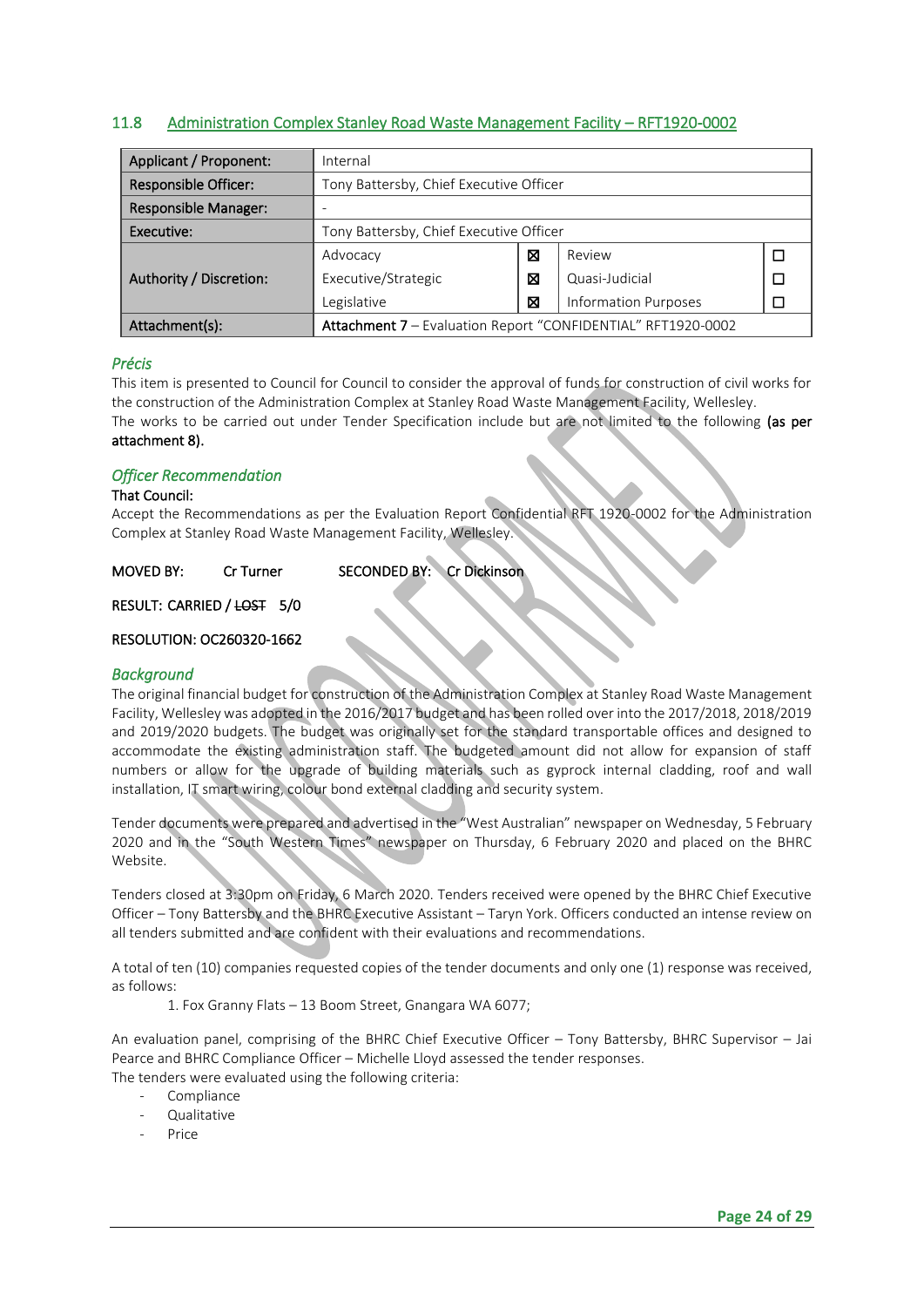#### *Compliance Criteria*

The following compliance criteria were used to assess the tenders:

- a) Has the Form of Tender been signed yes/no
- b) Is the Price Schedule Completed yes/no
- c) Is a clear legal entity identified? Check for validity. (ASIC check of ABN) yes/no
- d) Is it an alternate tender yes/no
- e) Acceptance of terms and conditions of contract and scopes yes/no
- f) Do they comply with the Condition of Tendering yes/no

#### *Qualitative Criteria*

The following Qualitative Criteria were used to assess the tenders: Weighting

- a) Relevant experience 5
- b) Key personnel, skills and experience 5
- c) Tenderer's resources 5
- d) Demonstrated understanding 5

#### *Price*

Evaluation of the tender prices (and ranking) has been assessed but because the results are "commercial in confidence" details are listed in a Confidential Report that has been circulated to members under separate cover.

#### *Strategic and/or Regional Outcomes*

Refer to the Bunbury-Harvey Regional Council Strategic Community Plan 2016.

#### *Accountability*

As per CEO Performance Targets 2019/2020 – Business Outcomes – Identified Projects (4) Build Office Block.

#### *Analysis of Financial and Budget Implications*

The tendered lump sum amount submitted by the recommended Contractor is within the available budget.

#### *Council Officer Consultation*

All members of the evaluation panel have signed a confidentiality and impartiality agreement.

#### *Council Policy Compliance*

The tender process complies with the requirements of the BHRC Purchasing Policy and Delegated Authority Sec 2 – Power to Accept Tender.

#### *Legislative Compliance*

All members of the evaluation panel have signed a confidentiality and impartiality agreement. Advertising and processing of tenders was conducted in accordance with the Local Government (Function and General) Regulations 1996, Part 4 "Tenders for Providing Goods or Services".

#### *Delegation of Authority*

The total costs of this contract exceed \$150,000.00. Therefore, it has been dealt with in accordance with Local Government (Functions and General) Regulations 1996 (Part 4 - Tenders for Providing Goods or Services).

#### *Relevant Precedents*

Council has dealt with all tenders previously called.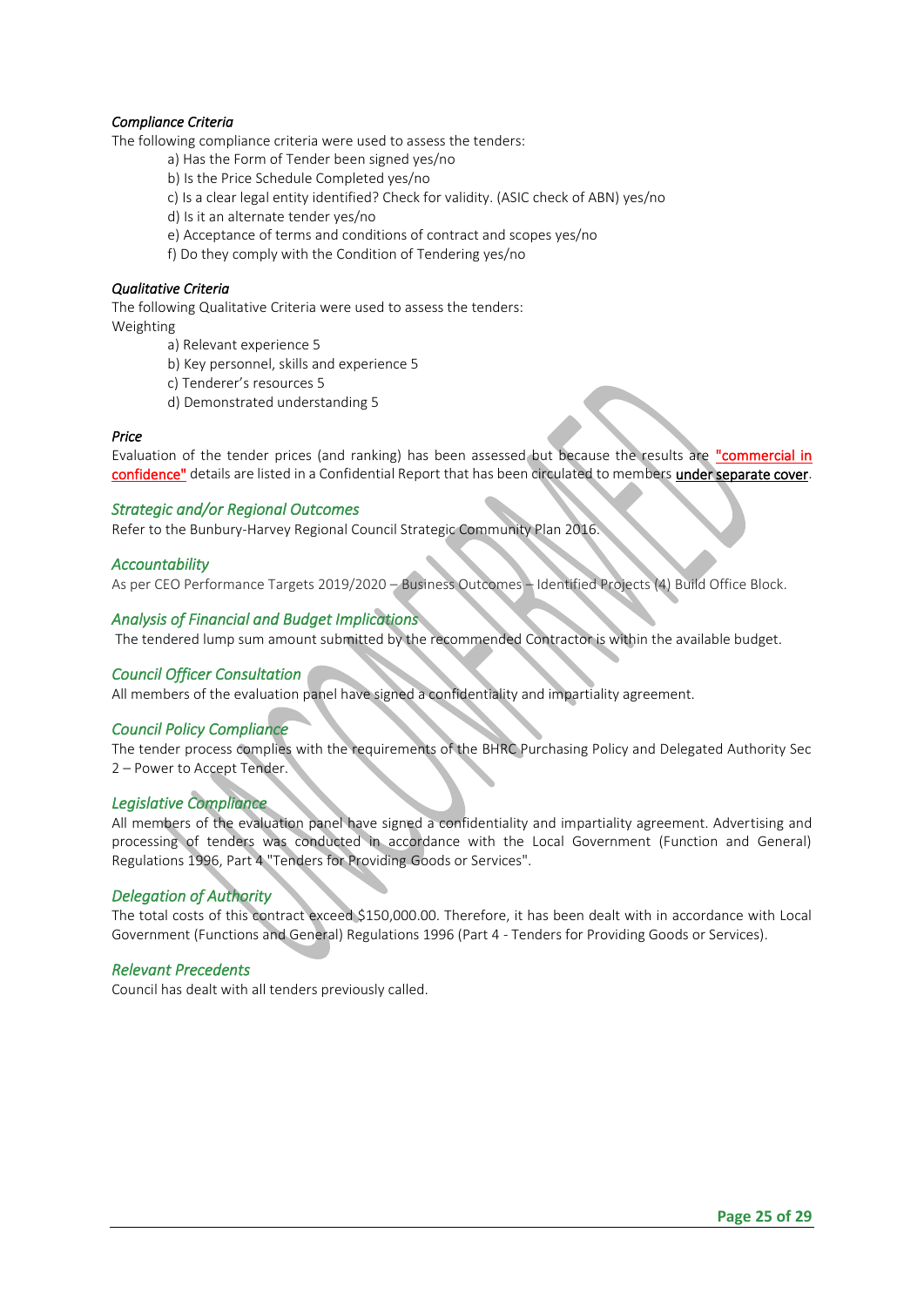### <span id="page-25-0"></span>11.9 DRAFT – Recruitment and Selection Policy

| Applicant / Proponent:  | Internal                                              |   |                             |  |
|-------------------------|-------------------------------------------------------|---|-----------------------------|--|
| Responsible Officer:    | Martinette Pieterse, Administration Assistant         |   |                             |  |
| Responsible Manager:    |                                                       |   |                             |  |
| Executive:              | Tony Battersby, Chief Executive Officer               |   |                             |  |
|                         | Review<br>Advocacy                                    |   |                             |  |
| Authority / Discretion: | Executive/Strategic<br>⊠<br>Quasi-Judicial            |   |                             |  |
|                         | Legislative                                           | ⊠ | <b>Information Purposes</b> |  |
| Attachment(s):          | Attachment 9 - DRAFT Recruitment and Selection Policy |   |                             |  |

#### *Précis*

Recruitment and Selection Policy is designed to ensure appropriate and consistent recruitment and selection standards are applied at the Bunbury-Harvey Regional Council. The policy outlines the Council's commitment to undertake the recruitment and selection of employees in accordance with the principles outlined in section 5.40 of the Local Government Act 1995 (WA).

The purpose of this Policy is to ensure BHRC is free from discrimination and provides fair and equitable treatment for all persons applying for employment.

#### *Officer Recommendation*

#### That Council:

Adopt the Recruitment and Selection Policy as detailed in attachment 9.

| <b>MOVED BY:</b> | Cr Turner | SECONDED BY: Cr Miguel |  |
|------------------|-----------|------------------------|--|
|------------------|-----------|------------------------|--|

#### RESULT: CARRIED / LOST 5/0

#### RESOLUTION: OC260320-1663

#### *Voting Requirement*

Simple Majority

#### *Background*

The BHRC has not previously adopted a Recruitment and Selection Policy.

# *Consultation*

BHRC Staff

#### *Financial Implications*

Nil

#### *Statutory Environment*

- Local Government Act 1995 (WA)
- Local Government (Functions and General) Regulations 1996 (WA)
- *Equal Opportunity Act 1984 (WA)*
- *Occupational Safety and Health Act 1984 (WA)*
- *State Records Act 2000 (WA)*

#### *Strategic Implications*

Nil

#### *Policy Implication*

As explained in the body of the Report.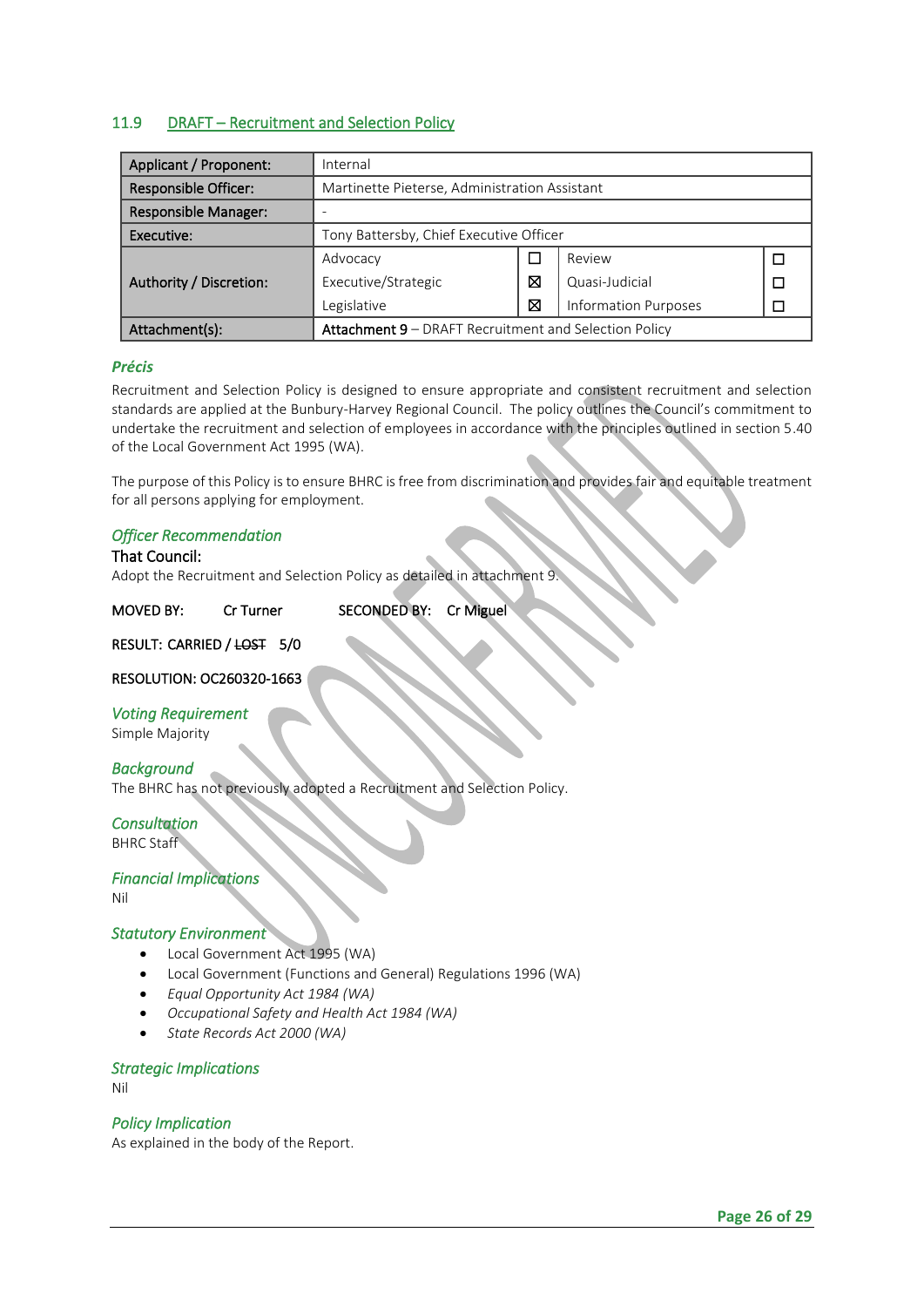### <span id="page-26-0"></span>11.10 DRAFT – Customer Service Charter Policy

| Applicant / Proponent:      | Internal                                                       |   |                             |  |
|-----------------------------|----------------------------------------------------------------|---|-----------------------------|--|
| <b>Responsible Officer:</b> | Michelle Lloyd, Compliance Officer                             |   |                             |  |
| <b>Responsible Manager:</b> |                                                                |   |                             |  |
| Executive:                  | Tony Battersby, Chief Executive Officer                        |   |                             |  |
|                             | Review<br>⊠<br>Advocacy                                        |   |                             |  |
| Authority / Discretion:     | ⊠<br>Executive/Strategic<br>Quasi-Judicial                     |   |                             |  |
|                             | Legislative                                                    | ⊠ | <b>Information Purposes</b> |  |
| Attachment(s):              | <b>Attachment 10</b> – DRAFT – Customer Service Charter Policy |   |                             |  |

#### *Précis*

Customer Service Charter Policy is intended to provide clear direction to all staff, visitors and contractors undertaking activities for BHRC. BHRC is committed to the provision of timely, efficient, consistent and quality services provided by polite and informed Officers that meet our Client's expectations.

The purpose of this Policy is to work toward increasing Client satisfaction and striving to continuously improve our services by responding to Client feedback as efficiently and effectively as possible.

#### *Officer Recommendation*

#### That Council:

Adopt the Customer Service Charter Policy as detailed in attachment 10.

| <b>MOVED BY:</b> | Cr Dickinson | SECONDED BY: Cr Miguel |  |
|------------------|--------------|------------------------|--|
|------------------|--------------|------------------------|--|

#### RESULT: CARRIED / LOST 5/0

#### RESOLUTION: OC260320-1664

#### *Voting Requirement*

Simple Majority

#### *Background*

The BHRC has previously adopted a Customer Service Charter Policy on 28 April 2016 Resolution: OC81023 - 1394.

# *Consultation*

BHRC Staff

#### *Financial Implications*

Nil

#### *Statutory Environment*

- Local Government Act 1995
- Freedom of Information Act 1992
- Privacy Act 1998
- *Environmental Protection Act 1986*
- Local Government (Rules of Conduct) Regulations 2007
- Local Government (Administration) Regulations 1996
- Public Interest Disclosure Act 2003
- Corruption and Crime Commission Act 2003
- Equal Opportunity Act 1984
- Statutory Corporations (Liability of Directors) Act 1996

#### *Strategic Implications*

Nil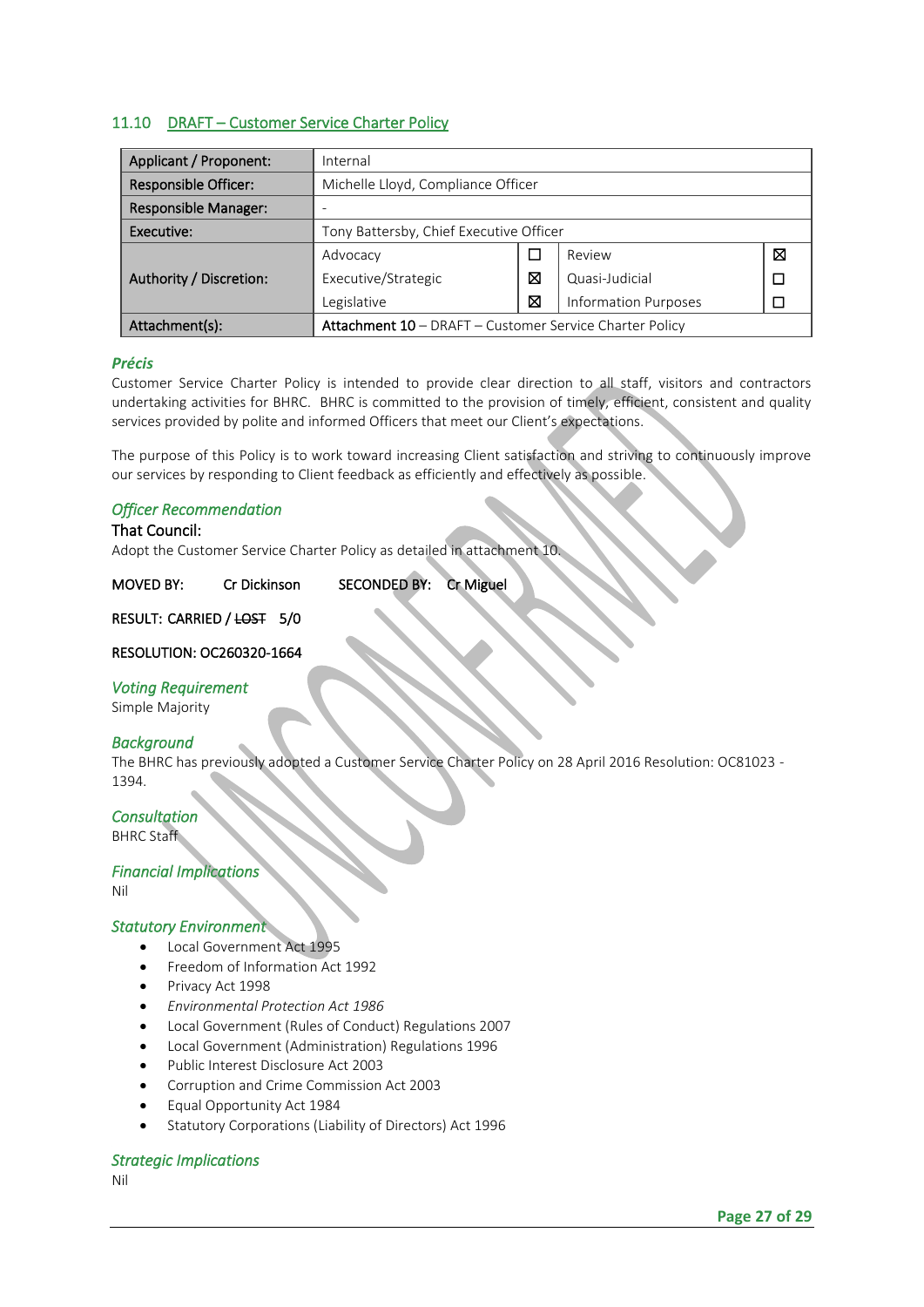#### *Policy Implication*

As explained in the body of the Report.

### <span id="page-27-0"></span>11.11 DRAFT – BHRC Waste Management Plan

| Applicant / Proponent:      | Internal                                           |   |                             |  |
|-----------------------------|----------------------------------------------------|---|-----------------------------|--|
| Responsible Officer:        | Michelle Lloyd, Compliance Officer                 |   |                             |  |
| <b>Responsible Manager:</b> |                                                    |   |                             |  |
| Executive:                  | Tony Battersby, Chief Executive Officer            |   |                             |  |
| Authority / Discretion:     | Advocacy                                           |   | Review                      |  |
|                             | Executive/Strategic                                | ⊠ | Quasi-Judicial              |  |
|                             | Legislative                                        | ⊠ | <b>Information Purposes</b> |  |
| Attachment(s):              | Attachment 11 - DRAFT - BHRC Waste Management Plan |   |                             |  |
|                             | Attachment 12 - DRAFT - Implementation Plan        |   |                             |  |

#### *Précis*

BHRC Waste Management Plan is to align local government waste management activities with the Waste Strategy, map current performance and establish a benchmark to achieve Waste Strategy targets.

The purpose of this Plan is to monitor progress on local government achievement of Waste Strategy targets and design programs and activities which will support the implementation of waste plans.

#### *Officer Recommendation*

#### That Council:

Adopt the BHRC Waste Management Plan as detailed in attachment 11.

MOVED BY: Cr Turner SECONDED BY: Cr Miguel

#### RESULT: CARRIED / LOST 5/0

RESOLUTION: OC260320-1665

#### *Voting Requirement*

Simple Majority

#### *Background*

The Bunbury Harvey Regional Council was given notice in writing, dated 7 November 2019 by the CEO of the Department of Water and Environmental Regulations (DWER) that it was required to prepare a waste plan under section 40(4) of the *Waste Avoidance and Resource Recovery Act 2007.* The notice require a local government to include, within its plan for the future, a waste plan outlining how, in order to protect human health and the environment, waste services provided by the local government will be managed to achieve consistency with the Western Australian *Waste Avoidance and Resource Recovery Strategy 2030* (Waste Strategy).

DWER requirement for the waste plan is to have all data collated to the end of the 2017/2018 financial year.

The purpose of waste plans is to:

- align local government waste management activities with the Waste Strategy
- map current performance and establish a benchmark to achieve Waste Strategy targets
- monitor progress on local government achievement of Waste Strategy targets and
- design programs and activities which will support the implementation of waste plans.

This is Bunbury Harvey Regional Council's first waste plan as prescribed and will be repeated annually.

*Consultation*  BHRC Staff